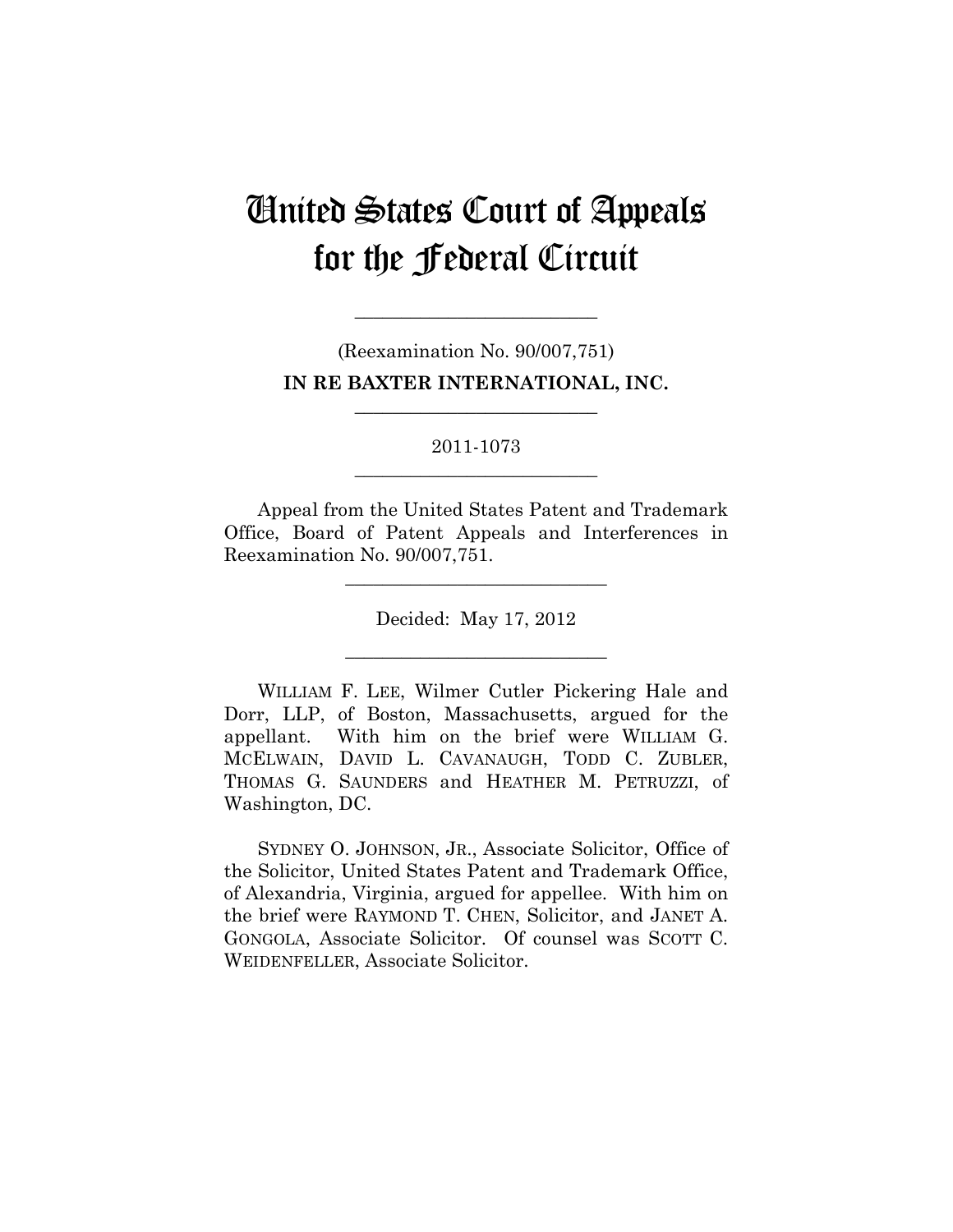MICHAEL E. FLOREY, Fish & Richardson P.C., of Minneapolis, Minnesota, for amici curiae, Fresenius USA, Inc., et al.

Before NEWMAN, LOURIE, and MOORE, *Circuit Judges*.

**\_\_\_\_\_\_\_\_\_\_\_\_\_\_\_\_\_\_\_\_\_\_\_\_\_\_** 

Opinion for the court filed by *Circuit Judge* LOURIE. Dissenting opinion filed by *Circuit Judge* NEWMAN.

### LOURIE, *Circuit Judge*.

Baxter International Inc. ("Baxter") appeals from the decision of the Board of Patent Appeals and Interferences ("the Board") affirming the examiner's rejections of claims 26–31 of U.S. Patent 5,247,434 ("the '434 patent") for obviousness under 35 U.S.C. § 103(a). *See Ex parte Baxter Int'l, Inc.*, No. 2009-006493, 2010 WL 1048980 (B.P.A.I. Mar. 18, 2010) ("*Board Decision"*); *Ex parte Baxter Int'l, Inc.*, No. 2009-006493, 2010 WL 3032865 (B.P.A.I. July 20, 2010) ("*Board Rehearing Decision*"). Because the Board did not err in determining that those claims would have been obvious to one of ordinary skill in the art, we *affirm*.

#### BACKGROUND

I.

This patent appeal relates to hemodialysis machines that can function in place of a patient's kidney to cleanse the blood of toxins using a solution called a dialysate. During hemodialysis, the patient's blood is pumped though the hemodialysis machine and the dialysate acts to absorb the toxins. To ensure that the process does not filter essential nutrients from the blood, a hemodialysis machine must facilitate the monitoring and control of a number of parameters.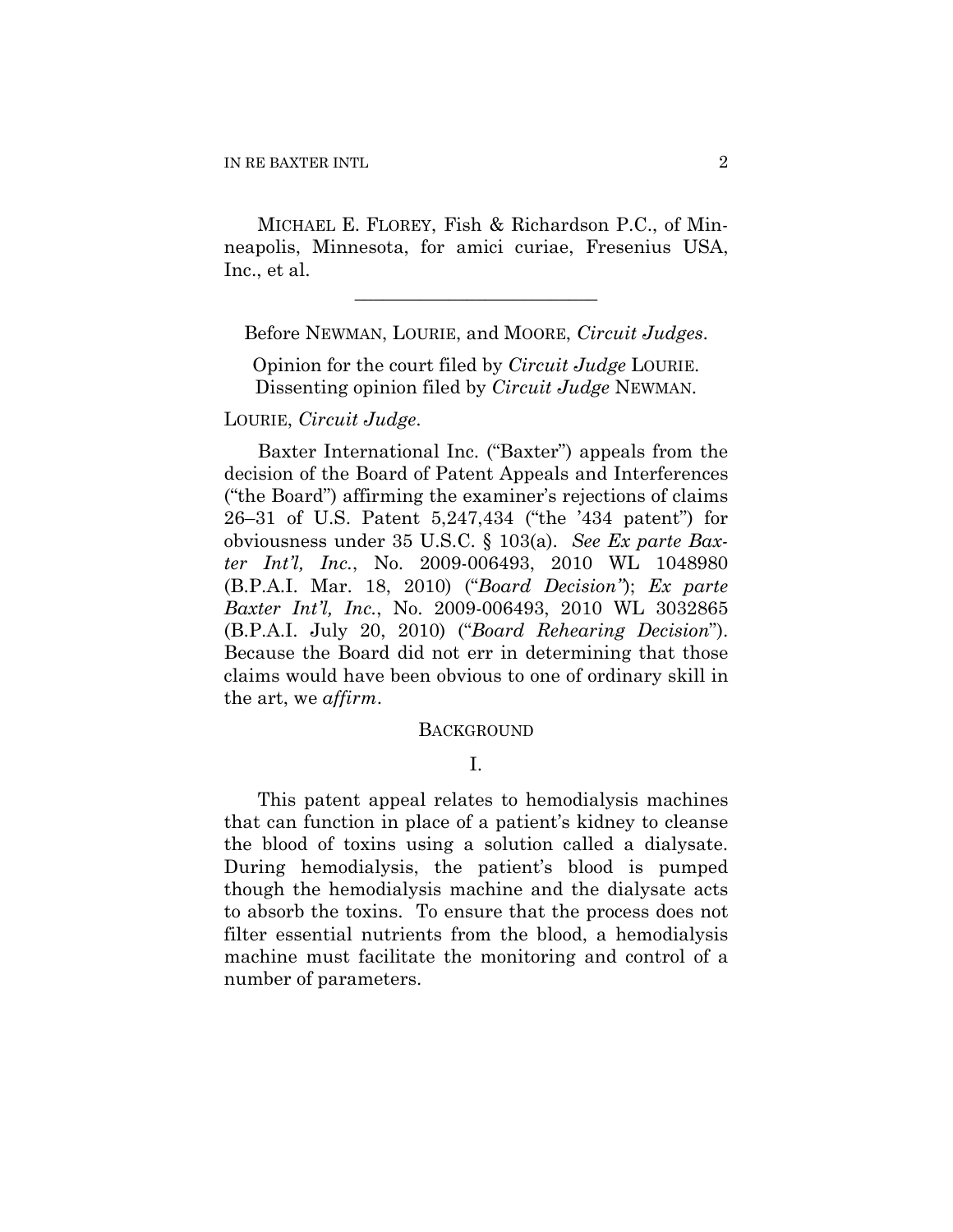Baxter owns the '434 patent, entitled "Method and Apparatus for Kidney Dialysis," which discloses and claims a hemodialysis machine integrated with a touch screen user interface that allows an operator to monitor and control a number of parameters. Figure 8 of the patent, reproduced below, depicts an exemplary touch screen interface:



As depicted above, the interface allows an operator to monitor and control a number of treatment parameters, such as the dialysate temperature, and the patent details the computer system that interfaces with the touch screen to control the delivery of the dialysate and other liquids. Claim 26 of the patent, reproduced below, recites the elements of the integrated hemodialysis machine: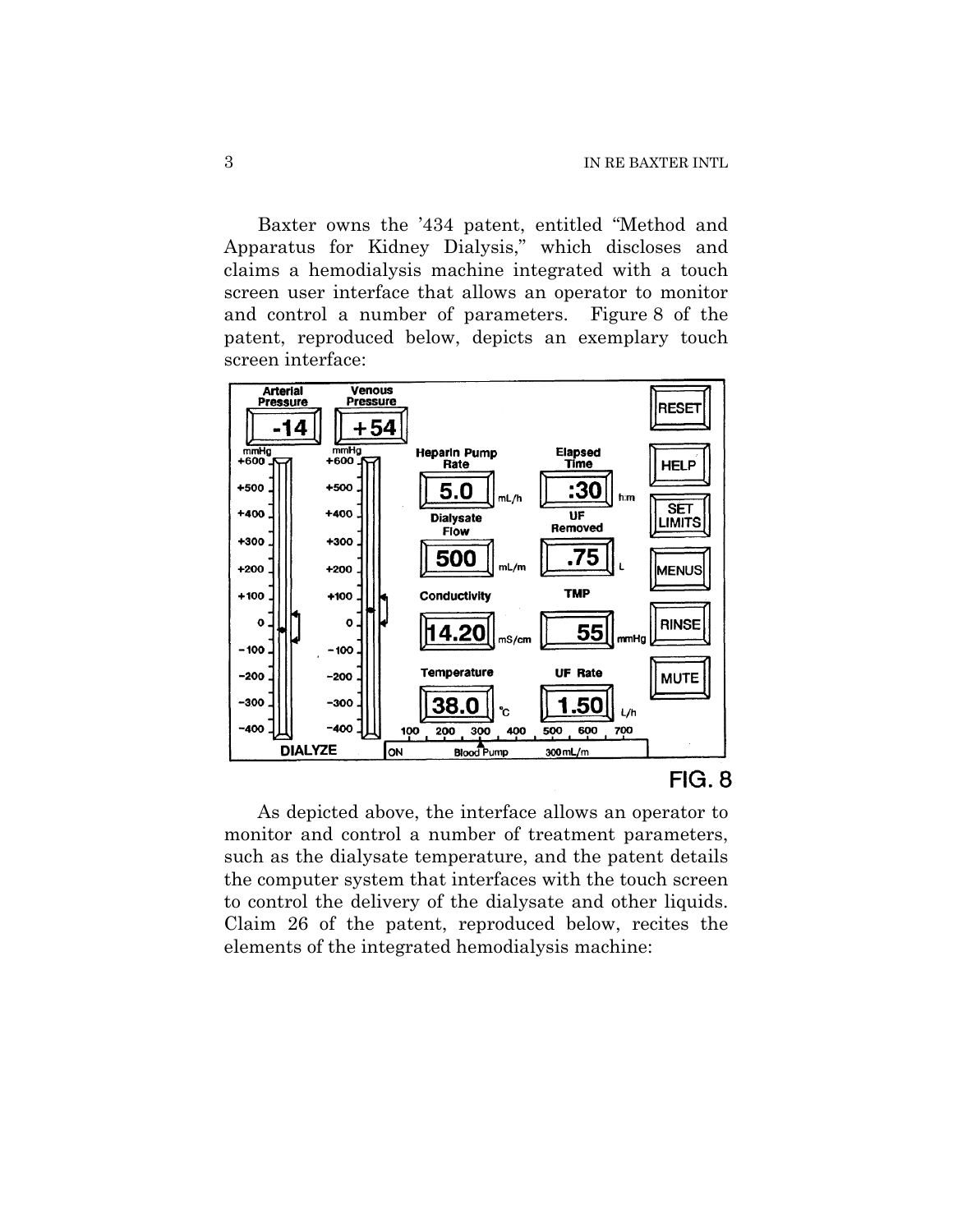### 26. A hemodialysis machine comprising:

- (a) *means for controlling a dialysate parameter* selected from a group consisting of dialysate temperature and dialysate concentration, and *means for delivering the dialysate to a dialysate compartment of a hemodialyzer*; and
- (b) a user/machine interface operably coupled to said dialysate-delivery means, the user/machine interface comprising a touch screen adapted to display an indicium corresponding to a parameter pertinent to operation of the hemodialysis machine for performing hemodialysis and to permit the user, by touching the indicium, to cause a change in the parameter.

'434 patent, col.40 ll.29–43 (emphases added). Dependent claim 30 includes an additional means plus function limitation, reciting that the hemodialysis machine further comprises a "means for delivering an anticoagulant to a patient." *Id.* col.40 ll.60–64. Finally, dependent claims 27, 30, and 31 recite that the touch screen provide "indicium soliciting" specific information from the machine's user: "programmed settings of a time-varying machineoperating parameter" (claim 27); "input from the user corresponding to a rate of anticoagulant delivery" (claim 30); or "a programmed setting of an alarm limit about the machine-operating parameter" (claim 31). *Id.* col.40 ll.44– 47, 60–68.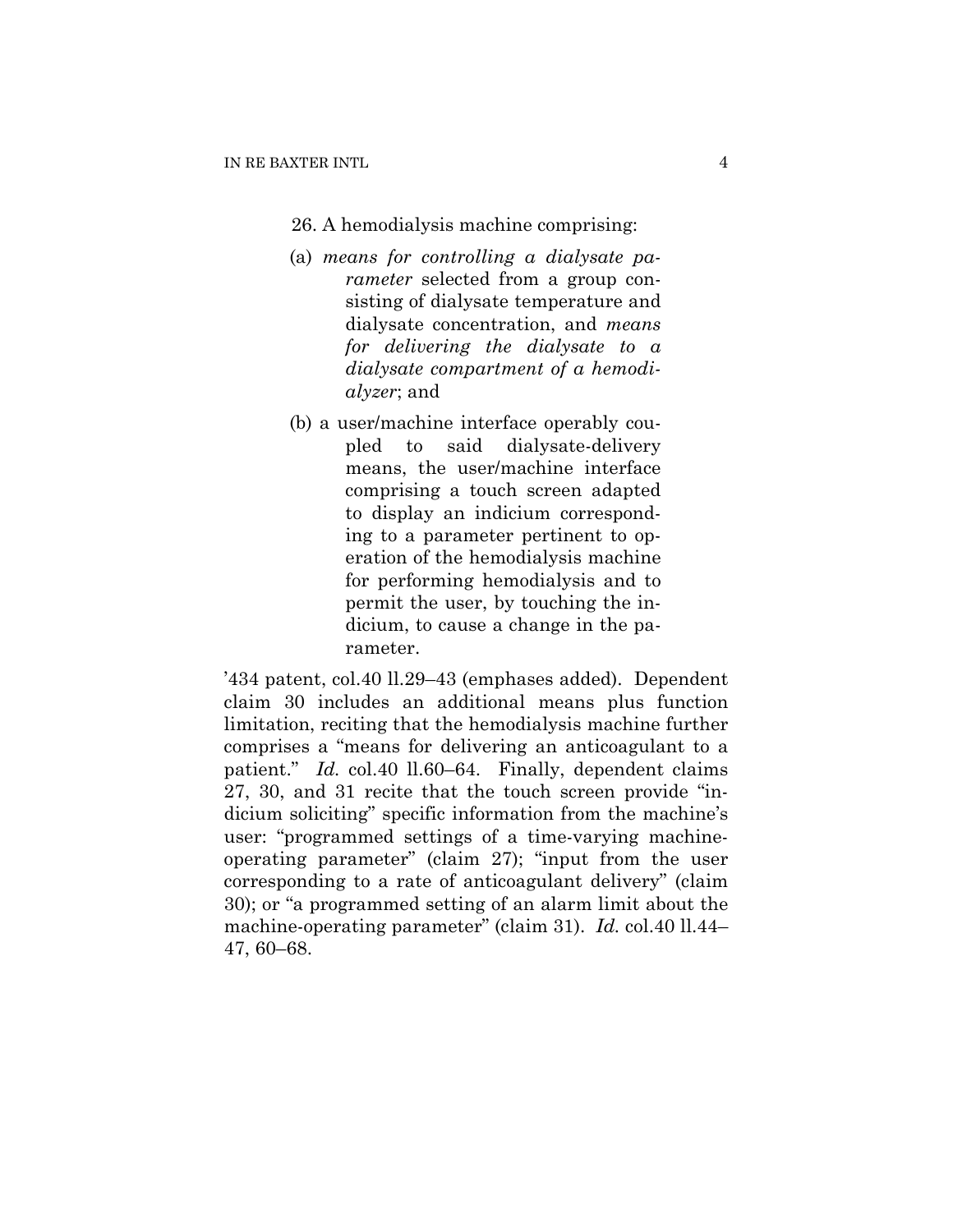The '434 patent has been subject to litigation. In 2003, one of Baxter's competitors, Fresenius, filed a declaratory judgment action in the United States District Court for the Northern District of California, seeking, among other claims, a declaration that the patent's claims were invalid. *Fresenius Med. Care Holdings, Inc. v. Baxter Int'l, Inc.*, No. C 03-1431 SBA, 2007 WL 518804, at \*1 (N.D. Cal. Feb. 13, 2007). The parties tried Fresenius's invalidity claims to a jury, which found that Fresenius had proved by clear and convincing evidence that claims 26–31 of the patent would have been obvious at the time the invention was made. *Id.* at \*2. After trial, Baxter moved for judgment as a matter of law, and the district court granted Baxter's motion. *Id.* at \*2, \*8–9. In particular, the district court concluded that Fresenius failed as a matter of law to show by clear and convincing evidence that Fresenius's proffered prior art, *viz.*, the CMS 08 Manual, the Cobe C3 Manual, or the Seratron System, contained the "means for controlling" and "means for delivering" limitations of claim 26. *Id.* at \*8.

Upon the entry of a final judgment, Fresenius appealed. We affirmed the district court's grant of judgment as a matter of law, but for "somewhat different reasons than those articulated by the district court." *Fresenius USA, Inc. v. Baxter Int'l, Inc.*, 582 F.3d 1288, 1299 (Fed. Cir. 2009). We concluded that "Fresenius failed to present any evidence—let alone substantial evidence—that the structure corresponding to the means for delivering dialysate limitation [in claim 26], or an equivalent thereof, existed in the prior art." *Id.* In particular, Fresenius failed to identify "the structure in the specification that corresponds to the means for delivering dialysate" and further failed to compare the identified structure to those structures present in the prior art. *Id.* at 1300. We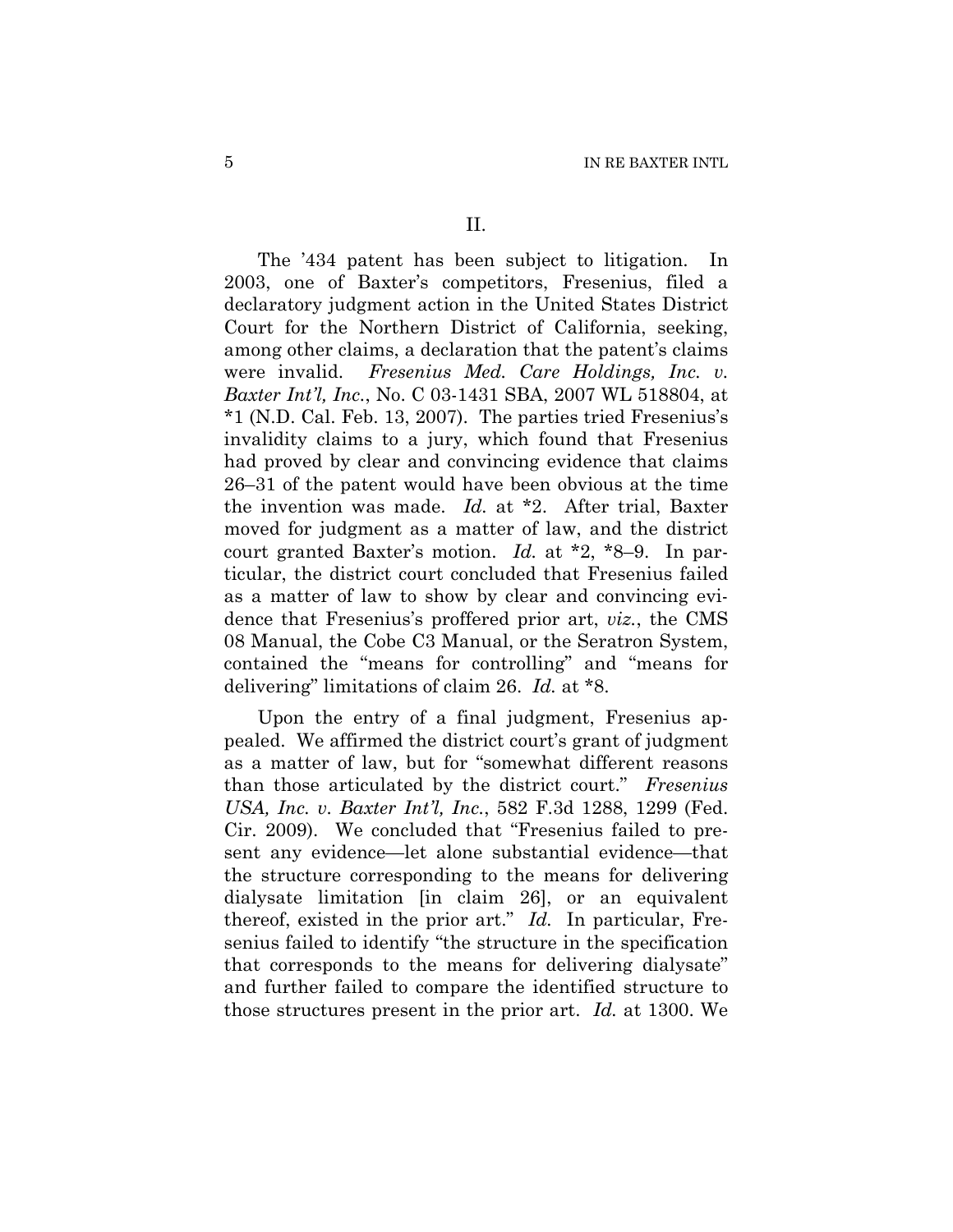thus held that the district court correctly granted Baxter's motion for judgment as a matter of law. *Id.*

### III.

In 2006, in parallel with the *Fresenius* litigation, the United States Patent & Trademark Office ("PTO") began to reexamine the '434 patent, stimulated by Fresenius. In the course of those proceedings, the examiner found that a number of references rendered obvious claims 26–31 of the patent, including, among other references, the CMS 08 Manual, the Sarns 9000 Manual, U.S. Patent 4,370,983 ("Lichtenstein"), and U.S. Patent 4,710,166 ("Thompson"). Specifically, with regard to claims 26–29 and 31, the examiner concluded that those claims would have been obvious in light of the combined teachings of the CMS 08 Manual, Lichtenstein, the Sarns 9000 Manual, and two other references not at issue on appeal. *Board Decision*, 2010 WL 1048980, at \*4. Regarding claim 30, the examiner concluded that it would not have been patentable over a combination of the same references in view of Thompson. *Id.*

Baxter appealed the examiner's final rejections to the Board. After briefing and oral argument before the Board but prior to issuance of the Board's decision, we decided the *Fresenius* case. Shortly thereafter, Baxter petitioned the Director of the PTO to remand the reexamination to the examiner to consider the rejections in light of our *Fresenius* decision. The Director denied the petition but ordered the Board to consider our decision in *Fresenius*.

The Board affirmed the examiner's rejections of claims 26–31. Regarding our *Fresenius* decision, the Board discussed the holding of the case and concluded that "[a]lthough claims 26–31 were not proven invalid in court, a lower standard of proof and the broadest reasonable interpretation standard of claim construction apply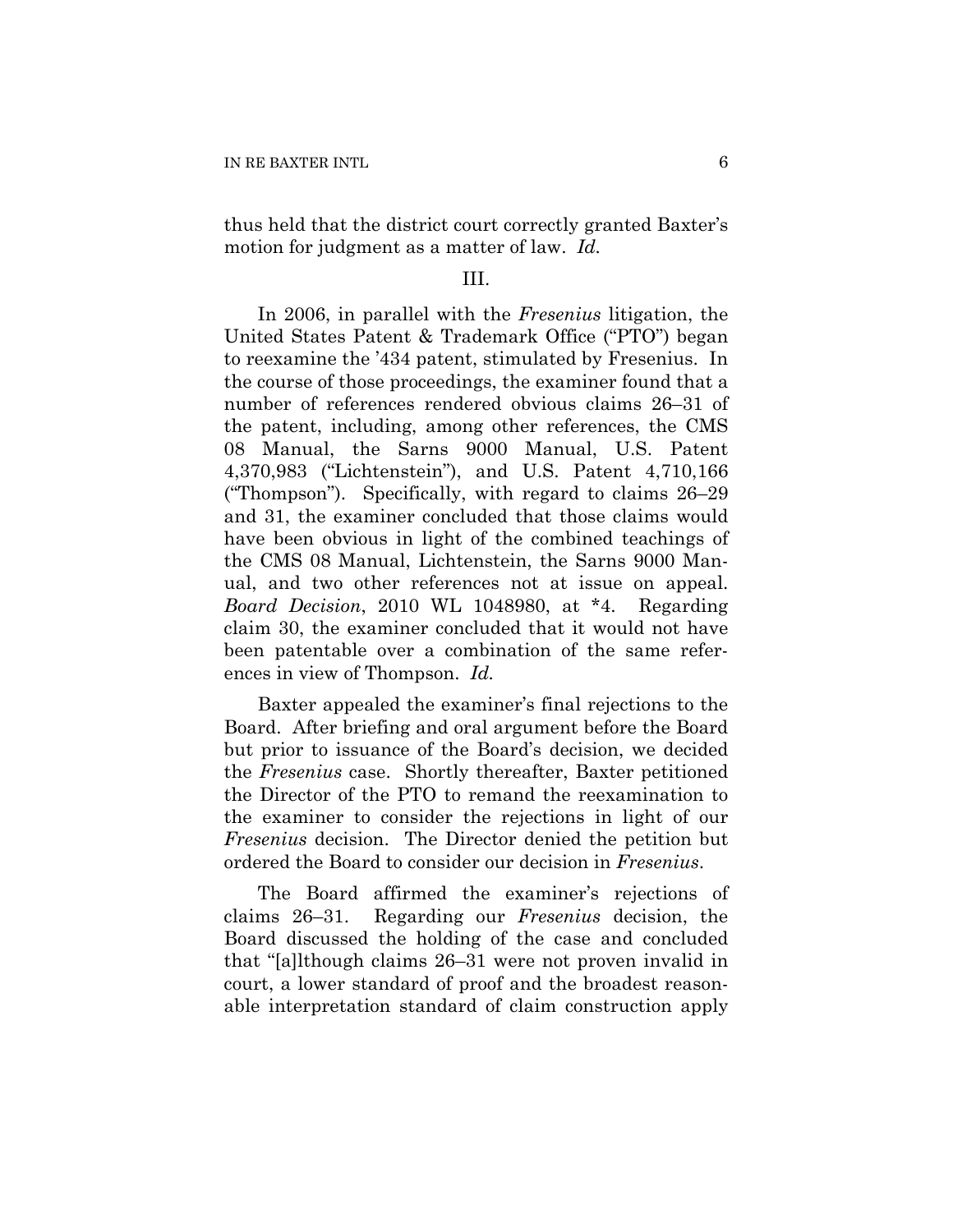at the PTO and therefore the agency is not bound by the court's determination." *Board Decision*, 2010 WL 1048980, at \*12 (citing *Ethicon, Inc. v. Quigg*, 849 F.2d 1422, 1429 (Fed. Cir. 1988); *In re Swanson*, 540 F.3d 1368, 1377 (Fed. Cir. 2008)).

Turning to the merits of the examiner's rejections, the Board found that the CMS 08 Manual describes the "control of Na, K, and  $HCO<sub>3</sub>$  flow rates using a control unit that may be programmed in ten minute intervals (i.e., a microprocessor) and a pump driven by a stepper motor," a disclosure that met the corresponding structure in the specification identified by Baxter and the examiner for the "means for controlling" limitation. *Board Decision*, 2010 WL 1048980, at \*14. The Board also found that Baxter "did not assert that Lichtenstein lacks any structure corresponding to element (a) of claim 26" and thus declined to address the rejections based on Lichtenstein. *Id.*

The Board also affirmed the examiner's findings regarding the "soliciting" limitations in claims 27, 30, and 31. With respect to claim 27, the Board found that the CMS 08 Manual disclosed that a user can adjust or control time-dependent hemodialysis parameters such as the ultrafiltrate rate and the concentration of substances in the dialysate. *Board Decision*, 2010 WL 1048980, at \*14. Regarding claim 30, the Board found that Thompson in combination with the CMS 08 Manual or the Sarns 9000 Manual rendered obvious the "indicium soliciting input from the user corresponding to a rate of anticoagulant delivery" limitation. *Id.* at \*9–10, \*15. Finally, the Board found that the Sarns 9000 Manual described the "indicium soliciting, from the user, a programmed setting of an alarm limit about the machine-operating parameter" limitation in claim 31. *Id.*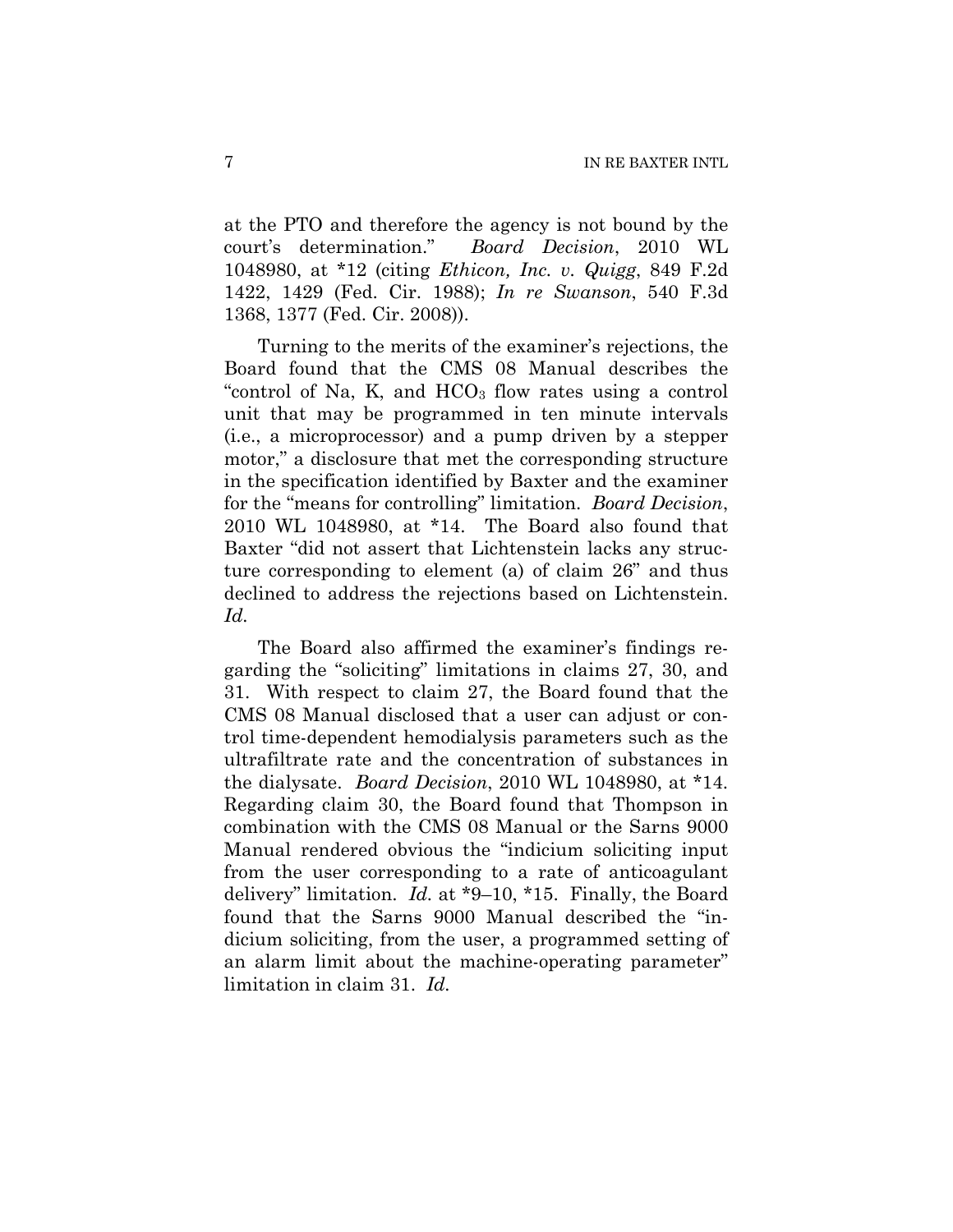Following the Board decision, Baxter requested rehearing, which the Board denied. *Board Rehearing Decision*, 2010 WL 3032865, at \*1. In particular, the Board rejected Baxter's argument that the Board had erroneously equated "soliciting" with "control" or "adjust," reiterating that the CMS 08 Manual disclosed that "the machine interface solicits the user for entry of data to control various parameters such as sodium concentration." *Id.* 

Baxter timely appealed, and we have jurisdiction under 28 U.S.C. § 1295(a)(4)(A).

#### **DISCUSSION**

# I.

The scope of our review in an appeal from a Board decision is limited. We review the Board's factual findings for substantial evidence and review the Board's legal conclusions *de novo*. *In re Kotzab*, 217 F.3d 1365, 1369 (Fed. Cir. 2000). A finding is supported by substantial evidence if a reasonable mind might accept the evidence to support the finding. *Consol. Edison Co. v. NLRB*, 305 U.S. 197, 229 (1938).

Although the ultimate determination of obviousness under 35 U.S.C. § 103 is a question of law, it is based on several underlying factual findings, including the differences between the claimed invention and the prior art. *Graham v. John Deere Co.*, 383 U.S. 1, 17–18 (1966). Similarly, the determination of what a reference teaches is a question of fact. *Rapoport v. Dement*, 254 F.3d 1053, 1060–61 (Fed. Cir. 2001); *see also In re Gartside*, 203 F.3d 1305, 1316 (Fed. Cir. 2000). Thus, we review those factual determinations for substantial evidence. *Kotzab*, 217 F.3d at 1369.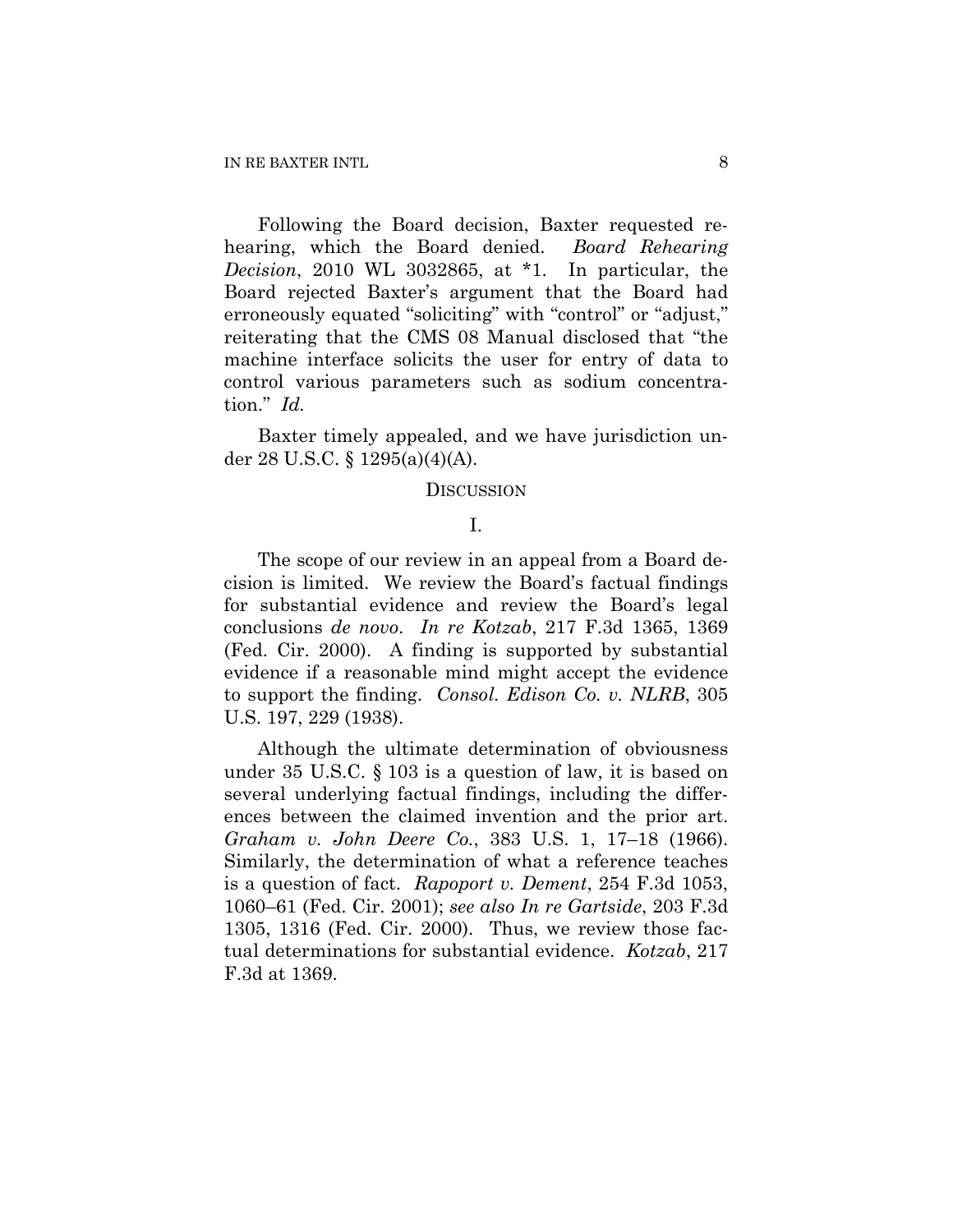In contrast, claim construction is a legal issue that we review *de novo*. *Cybor Corp. v. FAS Techs., Inc.*, 138 F.3d 1448, 1454–55 (Fed. Cir. 1998) (en banc). To ascertain the scope and meaning of the asserted claims, we look to the words of the claims themselves, the specification, the prosecution history, and, lastly, any relevant extrinsic evidence. *Phillips v. AWH Corp.*, 415 F.3d 1303, 1315–17 (Fed. Cir. 2005) (en banc).

#### II.

## A.

As an initial matter, the PTO argues that Baxter waived its arguments regarding the "means plus function" limitations in claims 26 and 30 because it failed to timely present those arguments to the Board. Baxter responds that it presented those issues to the Board in its opening brief, its reply brief, and at oral argument. Baxter also argues that the Director allowed Baxter to pursue those arguments in its order denying Baxter's petition to remand the case from the Board to the examiner.

We agree with the PTO that Baxter waived its arguments regarding the "means for delivering an anticoagulant" limitation in claim 30 by failing to timely raise them before the Board. Absent exceptional circumstances, *see In re DBC*, 545 F.3d 1373, 1379–80 (Fed. Cir. 2008), we generally do not consider arguments that the applicant failed to present to the Board, *In re Watts*, 354 F.3d 1362, 1367–68 (Fed. Cir. 2004). Although Baxter recited the "means for delivering anticoagulant" claim language in the background of its opening brief before the Board, Baxter did not raise that limitation in the arguments section, instead arguing that "Claim 30 Is Patentable Because the Prior Art, Including the Thompson Patent, Fails To Teach or Suggest Touch-Screen Control." J.A. 7883:11a, 7883:59a. In its reply brief before the Board,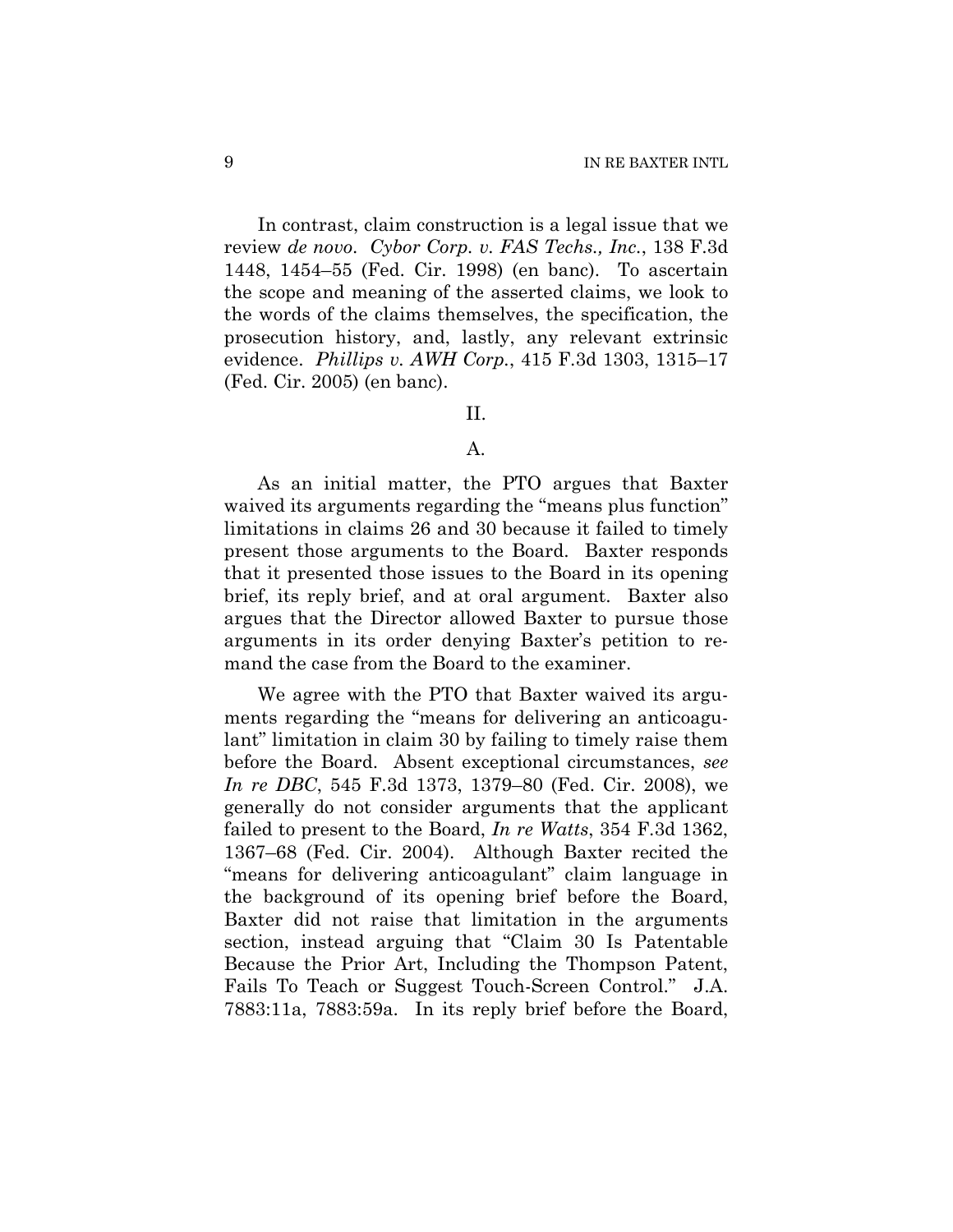Baxter did not address the examiner's rejection of claim 30 in any respect. *See* J.A. 9358–59. Unsurprisingly, the Board did not provide an analysis of the "means for delivering an anticoagulant limitation," but only addressed Baxter's arguments regarding the "indicium soliciting from the user" limitation of claim 30. *Board Decision*, 2010 WL 1048980, at \*9–10, \*15.

Ultimately, Baxter failed to raise the "means for delivering an anticoagulant" limitation before the Board, and, contrary to Baxter's arguments, the Director's order denying Baxter's petition did not preserve for appeal arguments relating to a claim limitation that Baxter never put at issue before the Board. Finally, Baxter has not presented an exceptional circumstance that would allow us to consider arguments that it failed to present to the Board. We accordingly decline to address them.

The record does indicate, however, that Baxter timely raised its arguments regarding the examiner's analysis of limitation (a) of claim 26 as well as the substantive merit of those rejections, at least regarding the rejections based on the CMS 08 Manual. J.A. 7883:42a–45a. While those arguments did not specifically name the cases that Baxter primarily relies upon on appeal, we do not require such case specificity to preserve a point of error for appeal. *See Nelson v. Adams USA, Inc.*, 529 U.S. 460, 469–70 (2000) (explaining that the general rule of error preservation "does not demand the incantation of particular words" but simply requires that the lower tribunal "be fairly put on notice as to the substance of the issue"). Thus, we will address Baxter's arguments on those issues.

#### B.

Regarding claim 26, Baxter raises a number of arguments on appeal. First, Baxter argues that the PTO failed to perform the structural analysis required by *In re*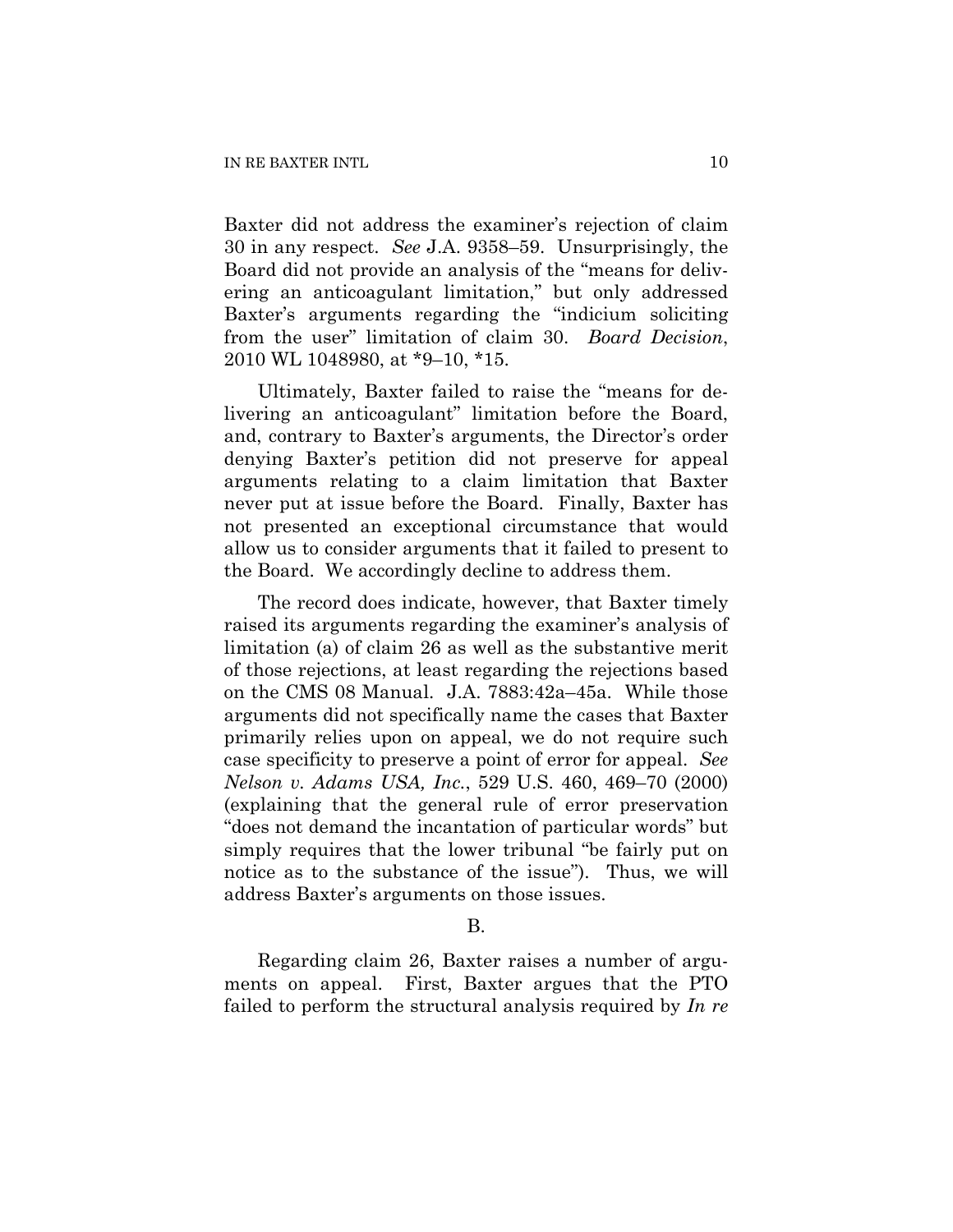*Donaldson Co.*, 16 F.3d 1189 (Fed. Cir. 1994). Baxter also argues that the Board's findings that the prior art discloses the "means for controlling" and "means for delivering the dialysate" limitations are not supported by substantial evidence and contradict the findings of the district court and this court in the *Fresenius* litigation, to both of which the PTO failed to give serious consideration. Regarding the "means for controlling" limitation, Baxter argues that none of the pages of the prior art references cited by the examiner and the Board actually disclose a microprocessor. With respect to the "means for delivering" limitation, Baxter argues that the prior art "pumps and pump lines" identified by the examiner do not deliver dialysate to a dialysate compartment of a hemodialyzer but instead deliver fluids to other destinations.

The PTO responds that a structural analysis was performed for the "means for controlling" and "means for delivering" limitations. It also argues that substantial evidence shows that the CMS 08 Manual and Lichtenstein disclose the structure corresponding to the challenged means plus function limitations. Finally, the PTO argues that the lower court's decision and this court's decision in *Fresenius* do not control the reexamination proceeding because the PTO and the court system apply different approaches to determine invalidity and patentability.

We agree with the PTO that substantial evidence supported the Board's findings on claim 26. Regarding Baxter's arguments that the examiner did not specifically determine the corresponding structure for the "means plus function" limitations in limitation (a), the record indicates that both the examiner and Baxter agreed that the corresponding structure disclosed in the specification for the "means for controlling" limitation included a microprocessor and a concentrate pump. *Board Decision*,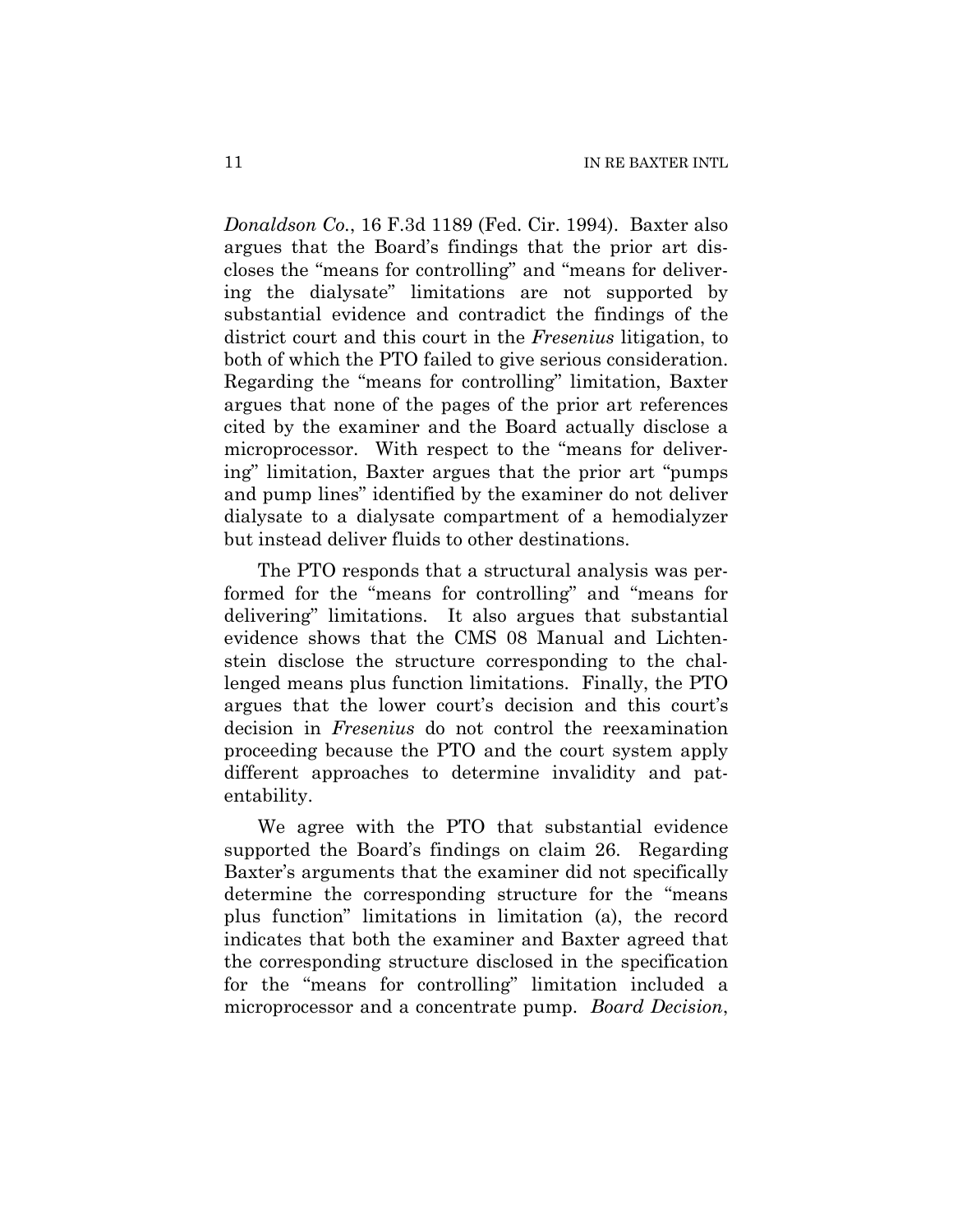2010 WL 1048980, at \*14; J.A. 9283–84. Similarly, rather than engage in a purely functional analysis of the "means for delivering the dialysate" limitation, the examiner identified a pump, the same type of structure that Baxter contends is the corresponding structure for the "means for delivering the dialysate" limitation. *See* J.A. 7883:10a, 9284.

Turning to Baxter's specific arguments regarding the teachings disclosed in the references, we conclude that substantial evidence supports the Board's finding that the prior art discloses limitation (a) of claim 26. Regarding the "means for controlling" limitation, the CMS 08 Manual discloses a "computer modeling system" with a "[p]rocessor" and describes that "electrolyte concentrations" are delivered via "stepper motor driven line pumps" that can be "programmed in ten minute intervals." J.A. 284, 288, 290. Even if Baxter could overcome the Board's express finding that Baxter "did not assert that Lichtenstein lacks any structure corresponding" to limitation (a) of claim 26, *Board Decision*, 2010 WL 1048980, at \*14, that reference, in any event, discloses a "microcomputer" that is programmable to carry out specific procedures, including hemodialysis. Lichtenstein, col.3 ll.64–65, col.8 ll.23–25; *see also id.* col.20 ll.9–15 ("Computer systems such as the . . . Intel 'Multibus' for its SBC 80 Microcomputer System, can be purchased as assembled units to provide the microcomputer functions, when appropriately programmed."). The descriptions in both references are similar to the microcontroller and concentrate pumps identified by Baxter as the corresponding structure for the "means for controlling" limitation. '434 patent, col.16 ll.45–48, col.17 ll.29–33 (explaining that the microprocessor is "built using an Intel 8040 microcontroller" and that the concentrate pumps "are stepper motor driven . . .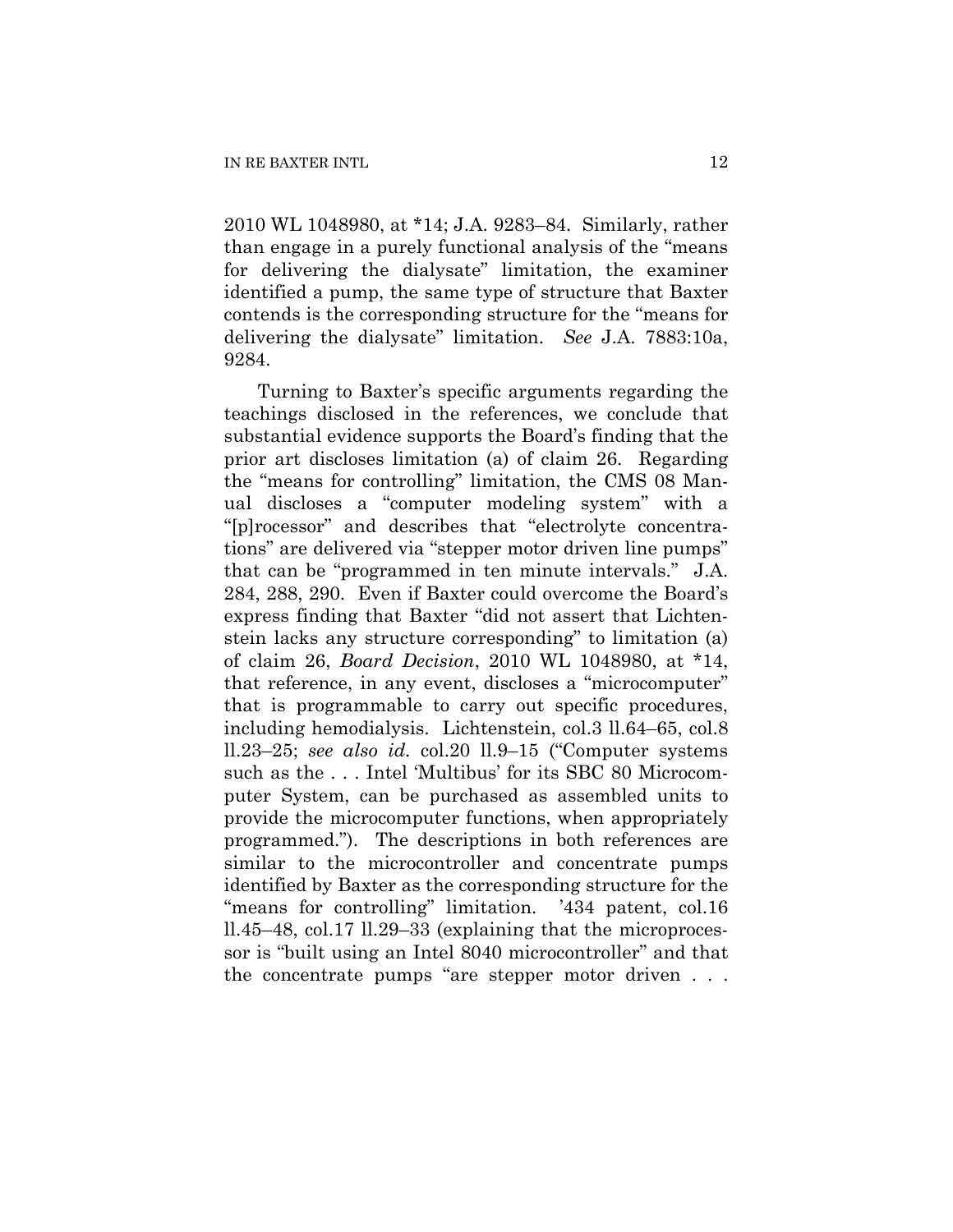diaphragm pumps which deliver a calibrated volume of concentrate per stepper motor revolution").

Substantial evidence also supports the Board's finding that the prior art disclosed structure corresponding to the "means for delivering the dialysate" limitation. While Baxter argues that the specific pumps in the CMS 08 Manual do not deliver dialysate to a dialysate compartment of a hemodialyzer but instead perform other functions, the reference discloses a "dialysate mixing system" that must be connected to a hemodialyzer, which necessarily requires the dialysate to be pumped between the machines. J.A. 292–99. In addition, on their face, the pumps identified by the examiner in the CMS 08 Manual appear similar in structure and functionality to the "concentrate" pumps and pump lines that Baxter identified as corresponding structure in the '434 patent for this "means plus function" limitation. J.A. 7883:10a (identifying concentrate pump 22 and "the associated structure"). Further, even if Baxter's arguments regarding Lichtenstein are properly before us, that reference also teaches that a pump delivers dialysate through a flow meter into the dialysate side of a dialysis container used in connection with hemodialysis equipment. Lichtenstein, col.12 ll.60–61, col.13 ll.41–47.

We also reject Baxter's argument that the Board erred because it "ignored" our decision in *Fresenius* and failed to "give serious consideration" to the district court's *Fresenius* decision. Opening Br., Baxter Int'l Inc. at 36, 41, 2011 WL 5997217. First, as recounted above, the Board expressly considered our decision in *Fresenius*. More fundamentally, the PTO in reexamination proceedings and the court system in patent infringement actions "take different approaches in determining validity and on the same evidence could quite correctly come to different conclusions." *Swanson*, 540 F.3d at 1377 (quoting *Ethi-*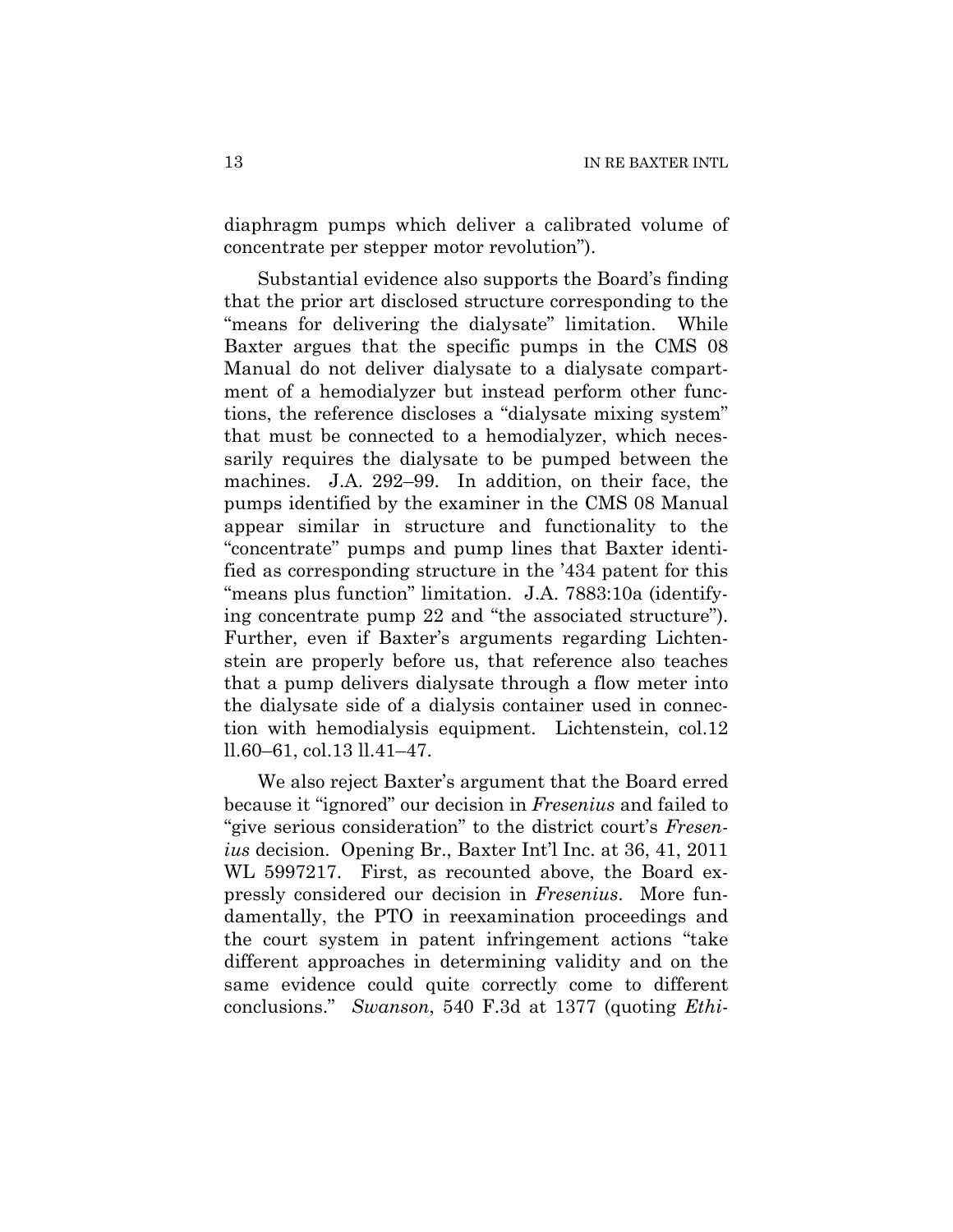*con*, 849 F.2d at 1428). In particular, a challenger that attacks the validity of patent claims in civil litigation has a statutory burden to prove invalidity by clear and convincing evidence. *Id.* (citing 35 U.S.C. § 282); *see also Microsoft Corp. v. i4i Ltd.*, 131 S. Ct. 2238, 2242 (2011). Should the challenger fail to meet that burden, the court will not find the patent "valid," only that "the patent challenger did not carry the 'burden of establishing invalidity in the *particular case* before the court.'" *Swanson*, 540 F.3d at 1377 (quoting *Ethicon*, 849 F.2d at 1429 n.3 (internal citations omitted)). In contrast, in PTO reexaminations "the standard of proof—a preponderance of the evidence—is substantially lower than in a civil case" and there is no presumption of validity in reexamination proceedings. *Id.* at 1378.

This case thus illustrates the distinction between a reexamination and a district court proceeding. In *Fresenius*, we upheld the district court's grant of judgment as a matter of law because the patent challenger failed to meet its burden to prove invalidity by clear and convincing evidence—it "failed to present any evidence . . . that the structure corresponding to the means for delivering dialysate limitation [in claim 26], or an equivalent thereof, existed in the prior art" and did not identify "the structure in the specification that corresponds to the means for delivering dialysate" or compare the identified structure to those structures present in the prior art. *Fresenius*, 582 F.3d at 1299. Ultimately, we concluded that the clear and convincing burden of proof in the "means plus function" context "cannot be carried without clearly identifying the corresponding structure in the prior art." *Id.* at 1300.

In contrast, during the reexamination, the examiner sufficiently identified the corresponding structure recited in the '434 patent and identified the structures in the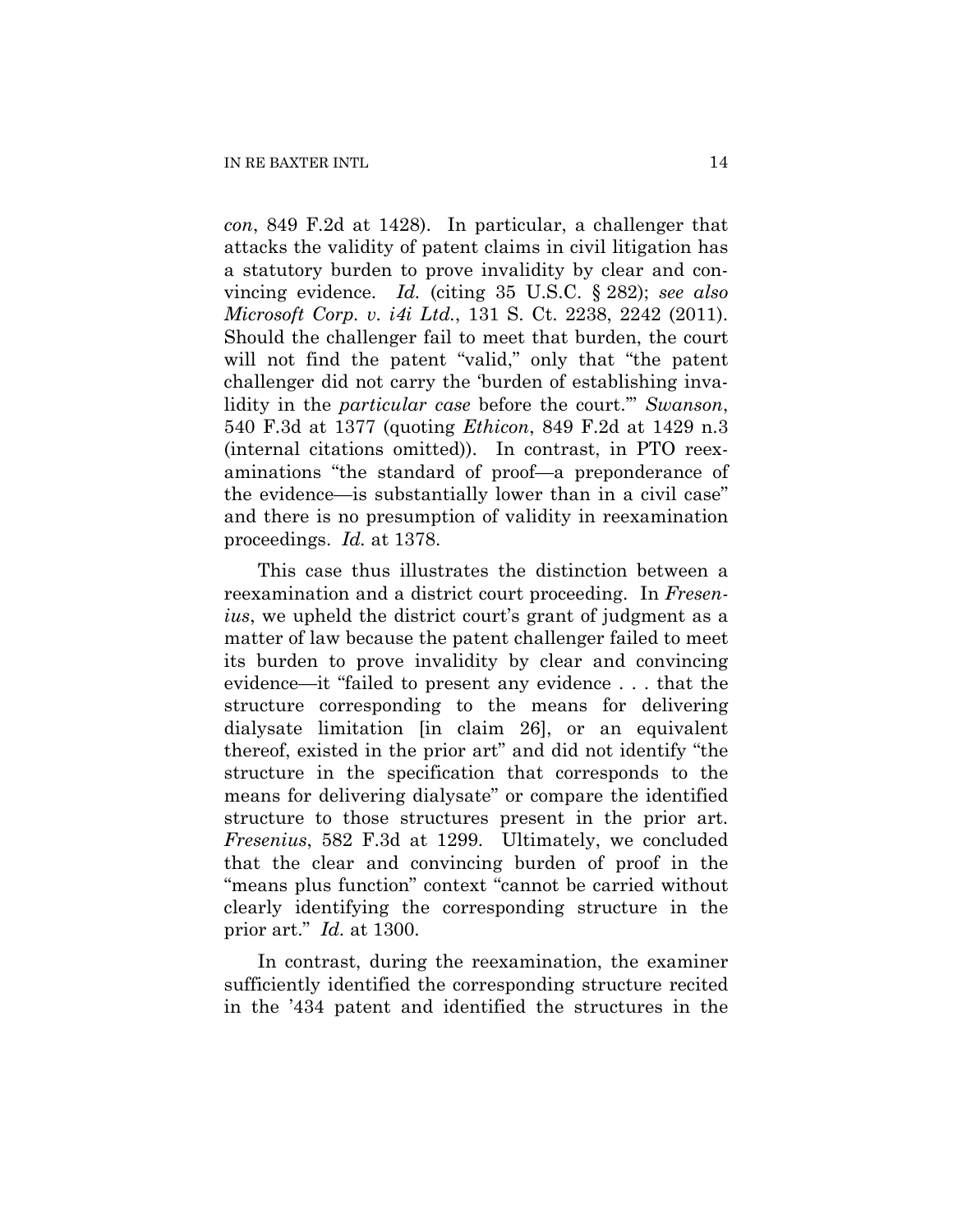prior art such that a reasonable person might accept that evidence to support a finding that claim 26 is not patentable under a preponderance of the evidence standard of proof. Moreover, in addition to relying on the CMS 08 Manual, the examiner based those rejections on prior art references that were not squarely at issue during the trial on the invalidity issues, such as Lichtenstein and Thompson. *See Fresenius*, 2007 WL 518804, at \*7–8 (discussing the Cobe C3 Manual, the CMS 08 Manual, the Sarns 9000, and the Seratron System). Thus, because the two proceedings necessarily applied different burdens of proof and relied on different records, the PTO did not err in failing to provide the detailed explanation now sought by Baxter as to why the PTO came to a different determination than the court system in the *Fresenius* litigation.

Lest it be feared that we are erroneously elevating a decision by the PTO over a decision by a federal district court, which decision has been affirmed by this court, the following additional comments must be made. When a party who has lost in a court proceeding challenging a patent, from which no additional appeal is possible, provokes a reexamination in the PTO, using the same presentations and arguments, even with a more lenient standard of proof, the PTO ideally should not arrive at a different conclusion.

However, the fact is that Congress has provided for a reexamination system that permits challenges to patents by third parties, even those who have lost in prior judicial proceedings. Usually one would expect that any such reexamination, such as the one before us, would raise new issues. In this case, the patent examiner relied on new prior art that had not been raised in the prior district court proceeding. Why Fresenius did not present that prior art before the district court we do not know. But the Director apparently found that a substantial new ques-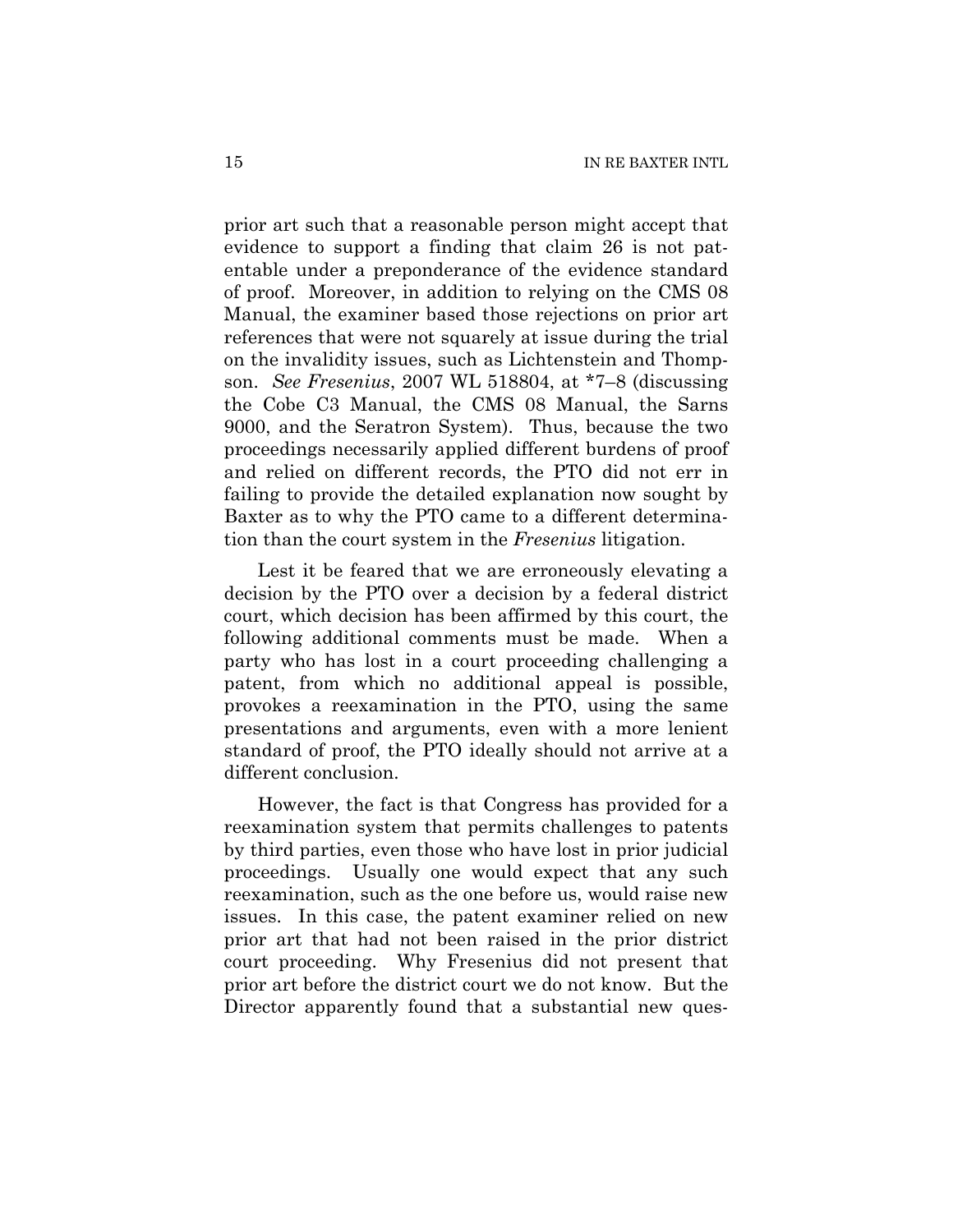tion of patentability had been raised and the examiner was then entitled to conduct a reexamination on the basis of the new art presented and her search of the prior art. Thus, this case is not about the relative primacy of the courts and the PTO, about which there can be no dispute. Finally, we could not conclude that the PTO was barred from conducting the reexamination of the '434 patent because of the final judgment in *Fresenius* without overruling *Ethicon* and *Swanson*, which we cannot do. *See Hometown Fin., Inc. v. United States*, 409 F.3d 1360, 1365 (Fed. Cir. 2005) ("[W]e are bound to follow our own precedent as set forth by prior panels . . . .").

C.

Lastly, Baxter argues that the Board erroneously construed the term "soliciting" in claims 27, 30, and 31 and, under a correct construction of that term, the rejections of those claims were not supported by substantial evidence. In particular, Baxter argues that the Board implicitly construed "soliciting" in an overbroad manner to encompass a touch screen user interface that allows a user to adjust or control the machine, a construction that is not supported by the specification. Baxter argues that the term should have been construed to require the machine to actively seek an action by a user.

We disagree. The PTO does not dispute Baxter's construction of "soliciting" as requiring the touch screen user interface to actively seek an action by the user, and the Board applied a construction identical in scope, requiring the machine interface to prompt the user for entry of specific data. J.A. 40. That requirement finds support in the written description. *E.g.*, '434 patent, col.10 ll.1–6 (describing that the machine "solicits" a sodium value "by means of a pop-up keypad").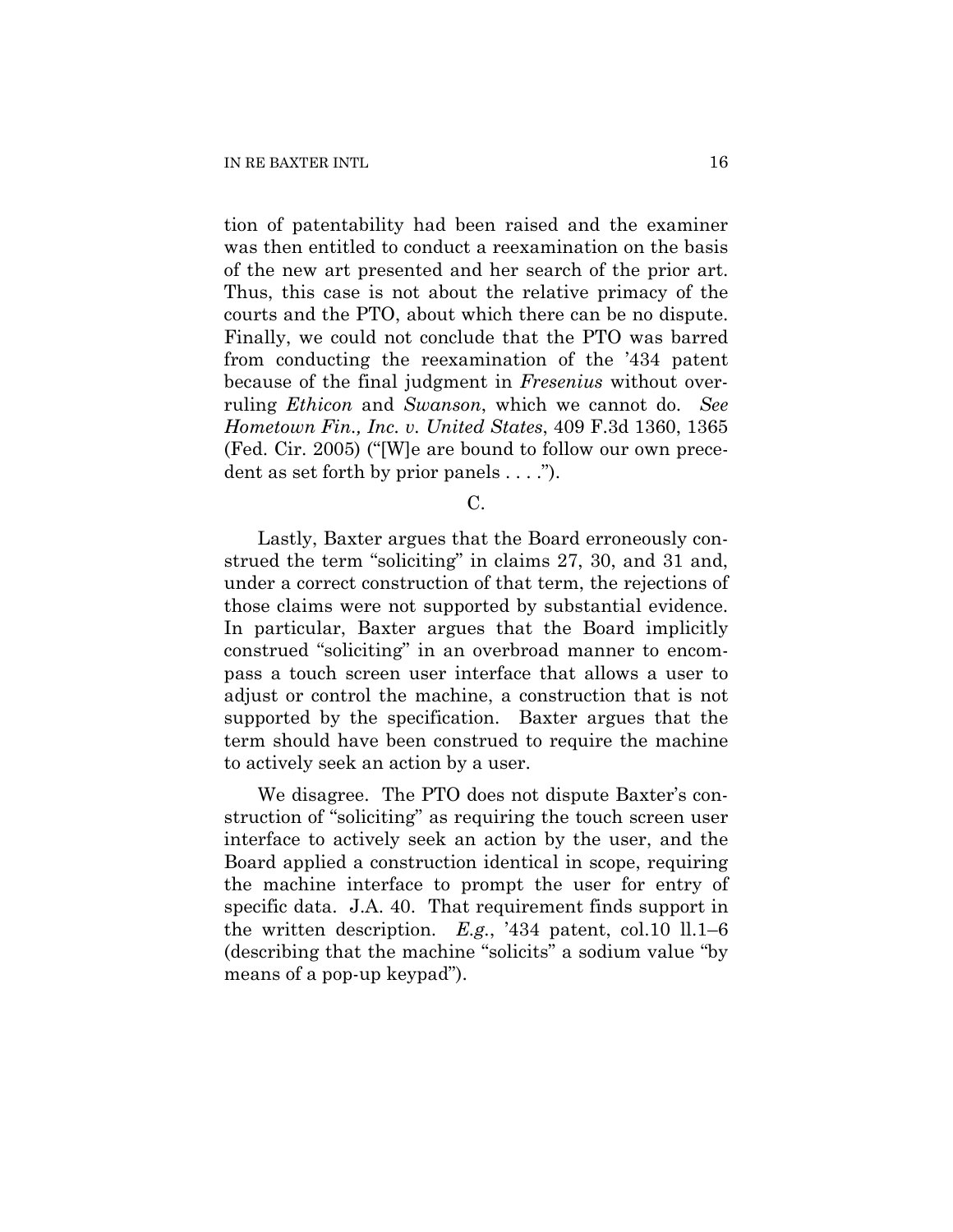Under that construction, substantial evidence supports the rejections of claims 27, 30, and 31. In particular, the CMS 08 Manual discloses the "soliciting" limitation in claim 27 because the reference depicts a user interface that prompts the user to input a variety of timevarying operating parameters, such as the ultrafiltration rate and the sodium electrolyte profile. J.A. 307–08. Similarly, substantial evidence supports the PTO's finding that the Sarns 9000 Manual teaches the "soliciting" limitation in claim 31 because that reference discloses a user interface that prompts the user to input a pressure alarm limit. J.A. 450.

Finally, substantial evidence supports the Board's finding that the CMS 08 Manual or the Sarns 9000 Manual, when combined with Thompson, renders obvious the "indicium soliciting input from the user corresponding to a rate of anticoagulant delivery" limitation in claim 30. As explained above, the CMS 08 Manual and the Sarns 9000 Manual disclose providing an "indicium soliciting" input from a user. Baxter does not contest that Thompson teaches delivering anticoagulants to a patient. *See* Thompson, col.1 ll.9–25. Nor does Baxter contest on appeal that, in view of Thompson's disclosure, it would have been obvious to one of ordinary skill in the art to modify the user interface described in the CMS 08 Manual or the Sarns 9000 Manual to provide an indicium soliciting input from the user that corresponds to a rate of anticoagulant delivery.

#### **CONCLUSION**

We have considered Baxter's remaining arguments and conclude that they are without merit. For the foregoing reasons, the Board's determination that claims 26–31 were not patentable is

#### **AFFIRMED**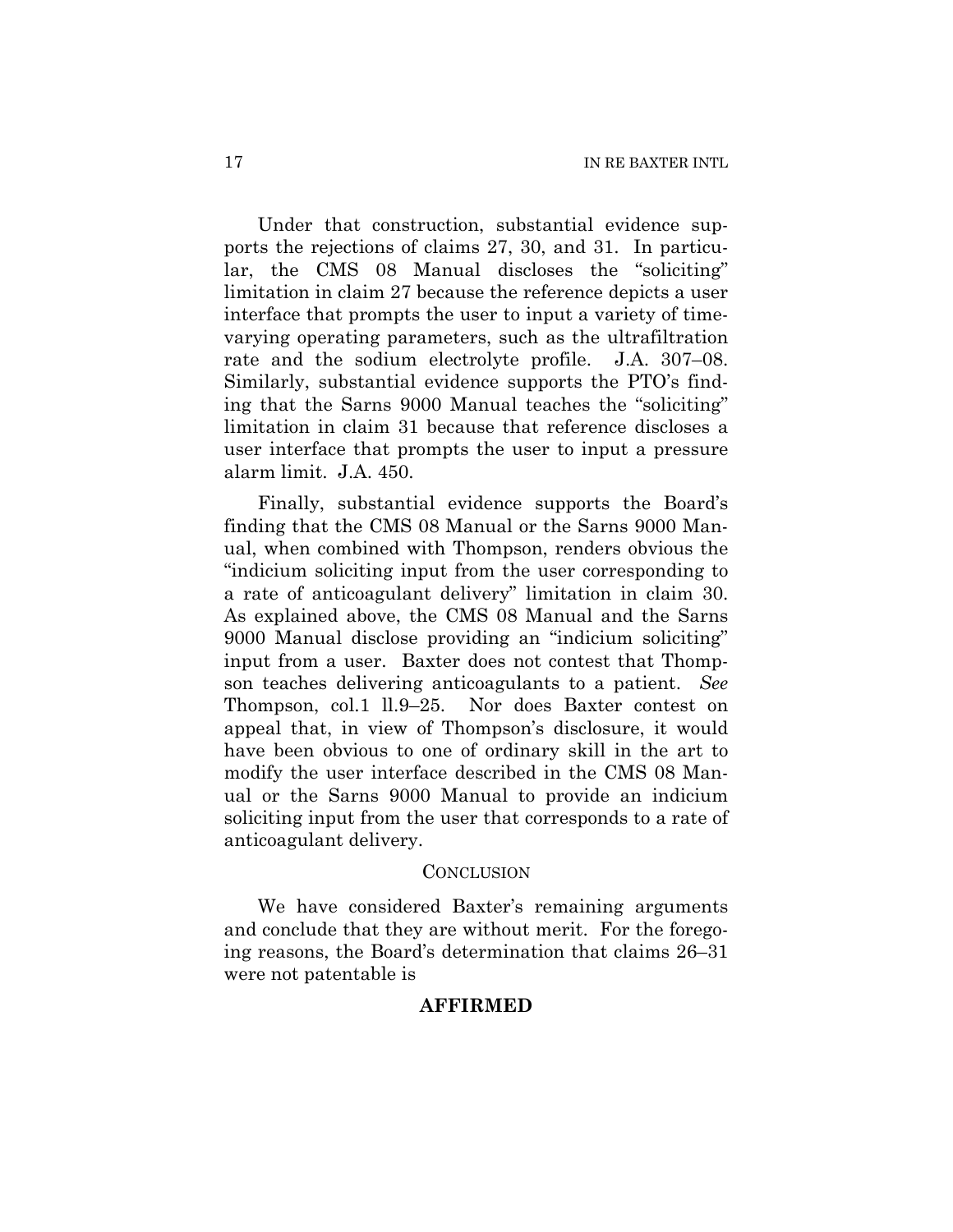# United States Court of Appeals for the Federal Circuit

**IN RE BAXTER INTERNATIONAL, INC. \_\_\_\_\_\_\_\_\_\_\_\_\_\_\_\_\_\_\_\_\_\_\_\_\_\_** 

**\_\_\_\_\_\_\_\_\_\_\_\_\_\_\_\_\_\_\_\_\_\_\_\_\_\_** 

2011-1073 (Reexamination No. 90/007,751)

**\_\_\_\_\_\_\_\_\_\_\_\_\_\_\_\_\_\_\_\_\_\_\_\_\_\_** 

Appeal from the United States Patent and Trademark Office, Board of Patent Appeals and Interferences.

**\_\_\_\_\_\_\_\_\_\_\_\_\_\_\_\_\_\_\_\_\_\_\_\_\_\_** 

NEWMAN, *Circuit Judge*, dissenting.

The Patent and Trademark Office's Board of Patent Appeals and Interferences, on reexamination of a patent that had previously been litigated to final judgment in the district court and on appeal to the Federal Circuit, states that "the agency is not bound by the court's determination." BPAI Op. at 26. My colleagues appear unperturbed by the agency's nullification of this court's final decision. Instead, the court itself ignores our own prior final decision, although it is the law of this case. Thus the court violates not only the constitutional plan, but also violates the rules of litigation repose as well as the rules of estoppel and preclusion—for the issue of validity, the evidence, and the parties in interest are the same in this agency reexamination as in the finally resolved litigation.

No authority, no theory, no law or history, permits administrative nullification of a final judicial decision. No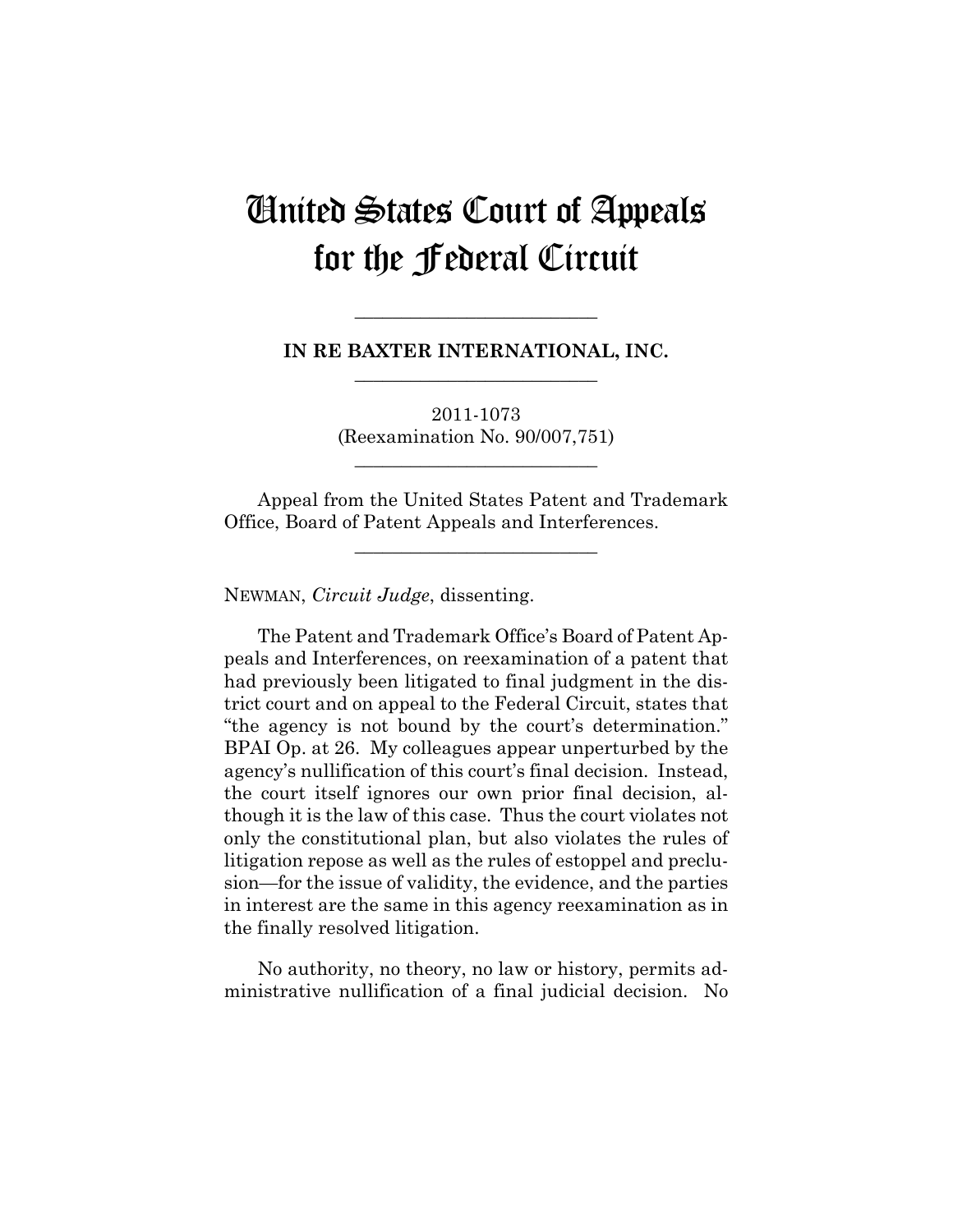concept of government authorizes an administrative agency to override or disregard the final judgment of a court. Judicial rulings are not advisory; they are obligatory. In *San Remo Hotel, L.P. v. City & County of San Francisco*, 545 U.S. 323 (2005) the Court explained:

The general rule implemented by the full faith and credit statute—that parties should not be permitted to relitigate issues that have been resolved by courts of competent jurisdiction—predates the Republic. It "has found its way into every system of jurisprudence, not only from its obvious fitness and propriety, but because without it, an end could never be put to litigation."

*Id.* at 336-37 (quoting *Hopkins v. Lee*, 19 U.S. 109, 114 (6 Wheat.) (1821)).

Finality is fundamental to the Rule of Law. In *Southern Pacific Railroad v. United States*, 168 U.S. 1 (1897) the Court stressed the importance of repose and conclusiveness following upon judicial decision:

This general rule is demanded by the very object for which civil courts have been established, which is to secure the peace and repose of society by the settlement of matters capable of judicial determination. Its enforcement is essential to the maintenance of social order; for the aid of judicial tribunals would not be invoked for the vindication of rights of person and property if, as between parties and their privies, conclusiveness did not attend the judgments of such tribunals in respect of all matters properly put in issue, and actually determined by them.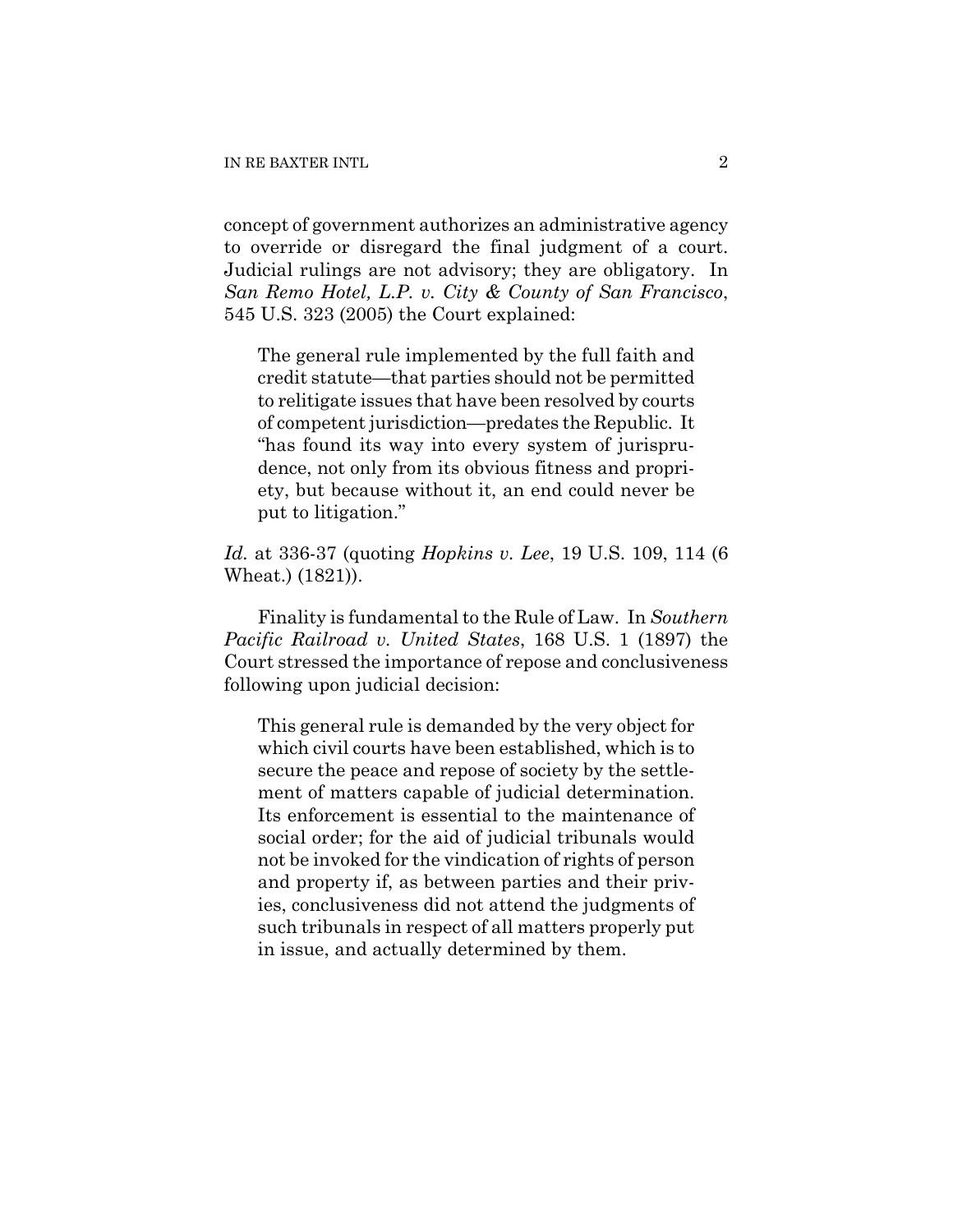*Id.* at 49. All departments of government are bound by the finality of the judicial ruling. "Judgments, within the powers vested in courts by the Judiciary Article of the Constitution, may not lawfully be revised, overturned or refused faith and credit by another Department of Government." *Chi. & S. Airlines, Inc. v. Waterman S.S. Corp.*, 333 U.S. 103, 114 (1948).

In *Plaut v. Spendthrift Farm, Inc*., 514 U.S. 211 (1995) the Court traced the finality of judicial rulings in relation to the executive branch to *Hayburn's Case*, 2 U.S. (2 Dall.) 409 (1792), which "stands for the principle that Congress cannot vest review of the decisions of [Article III](http://web2.westlaw.com/find/default.wl?tc=-1&docname=USCOARTIIIS1&rp=%2ffind%2fdefault.wl&sv=Split&rs=WLW11.07&db=1000546&tf=-1&findtype=L&fn=_top&vr=2.0&pbc=DA83E03E&ordoc=1995090394) courts in officials of the Executive Branch." *Plaut*, 514 U.S. at 218. The Court explained:

The record of history shows that the Framers crafted this charter of the judicial department with an expressed understanding that it gives the Federal Judiciary the power, not merely to rule on cases, but to *decide* them, subject to review only by superior courts in the Article III hierarchy—with an understanding, in short, that "a judgment conclusively resolves the case" because "a 'Judicial Power' is one to render dispositive judgments."

*Id.* at 218–19 (quoting Frank H. Easterbrook, *Presidential Review*, 40 Case W. Res. L. Rev. 905, 926 (1990)) (emphasis in original). In *Town of Deerfield v. Federal Communications Commission*, 992 F.2d 420, 428 (2d Cir. 1993), the court elaborated that revision by the FCC of the court's order would render the court's previous judgment merely advisory, and thus in violation of the Constitution.

Yet this court continues to authorize the Patent and Trademark Office to "revise, overturn, and refuse full faith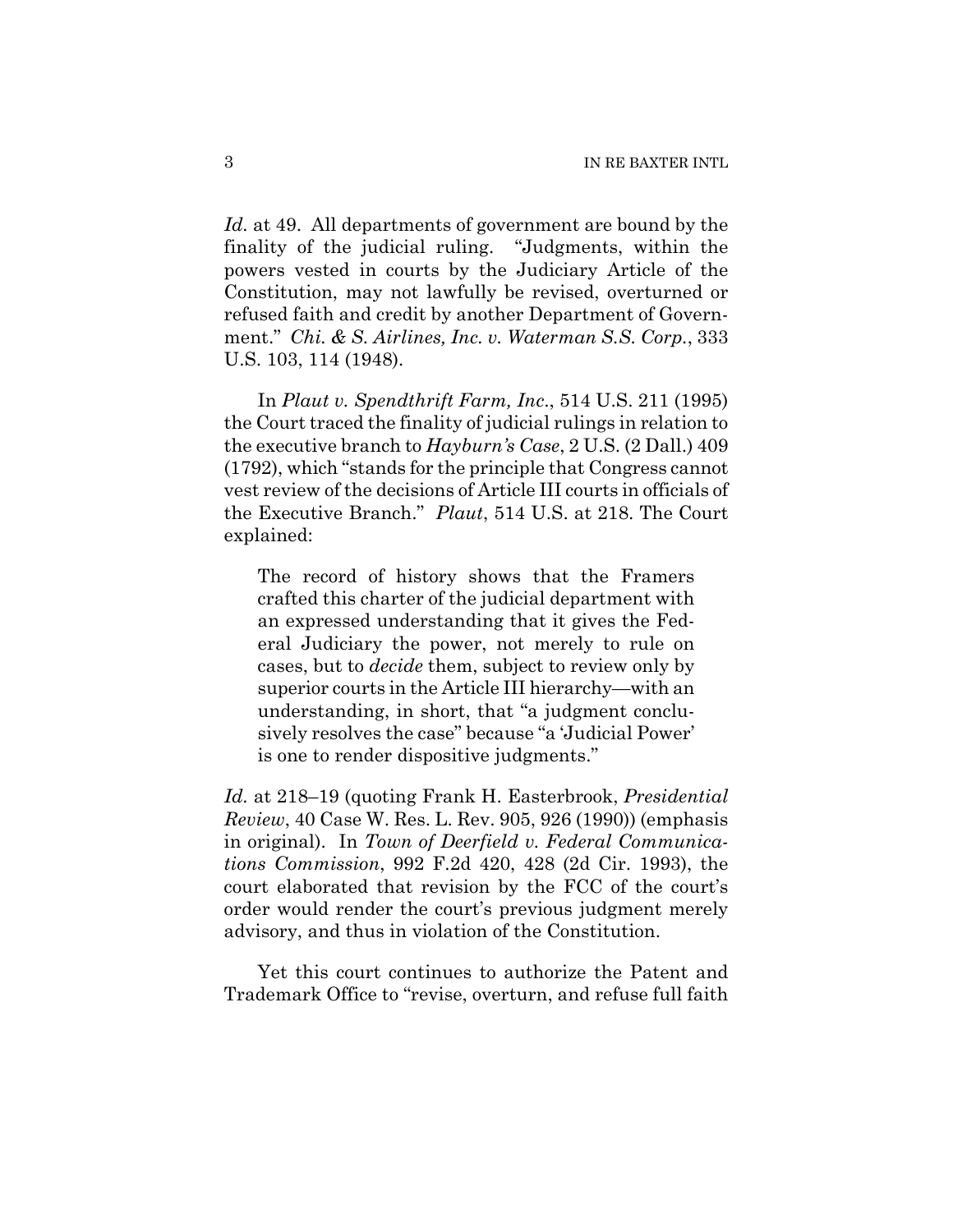and credit" to final judgments of the courts, in the words of *Chicago & Southern Airlines*, 333 U.S. at 114. Such agency action has not been authorized by any other court. To the contrary, when the judicial decision is final as to the issue before the agency, the decision is binding on the agency. Finality is reflected in the law of the case doctrine, which "promotes the finality and efficiency of the judicial process by protecting against the agitation of settled issues." *Christianson v. Colt Industries, Inc.*, 486 U.S. 800, 815–16 (1988). This universal doctrine in not new to the Federal Circuit, *see, e.g., Suel v. Secretary of Health & Human Services*, 192 F.3d 981, 984–85 (Fed. Cir.1999) (The law of the case doctrine "ensures judicial efficiency and prevents endless litigation. Its elementary logic is matched by elementary fairness—a litigant given one good bite at the apple should not have a second."); *Perkin-Elmer Corp. v. Computervision Corp.*, 732 F.2d 888, 900 (Fed. Cir. 1984) (the law of the case doctrine is designed to put an end to issues that have been fully litigated and resolved).

The theories of preclusion implement the fundamentals of judicial finality, for a final judicial determination controls the issue in all forums. *See Federated Dep't Stores, Inc. v. Moitie*, 452 U.S. 394, 401 (1981) ("This Court has long recognized that '[p]ublic policy dictates that there be an end of litigation; that those who have contested an issue shall be bound by the result of the contest, and that matters once tried shall be considered forever settled as between the parties.'") (quoting *Baldwin v. Traveling Men's Ass'n*, 283 U.S. 522, 525 (1931)). In *Allen v. McCurry*, 449 U.S. 90, 94 (1980) the Court explained that "res judicata and collateral estoppel relieve parties of the cost and vexation of multiple lawsuits, conserve judicial resources, and, by preventing inconsistent decisions, encourage reliance on adjudication." Applying these principles to patent reexamination of the same issues of fact and law as were decided in judicial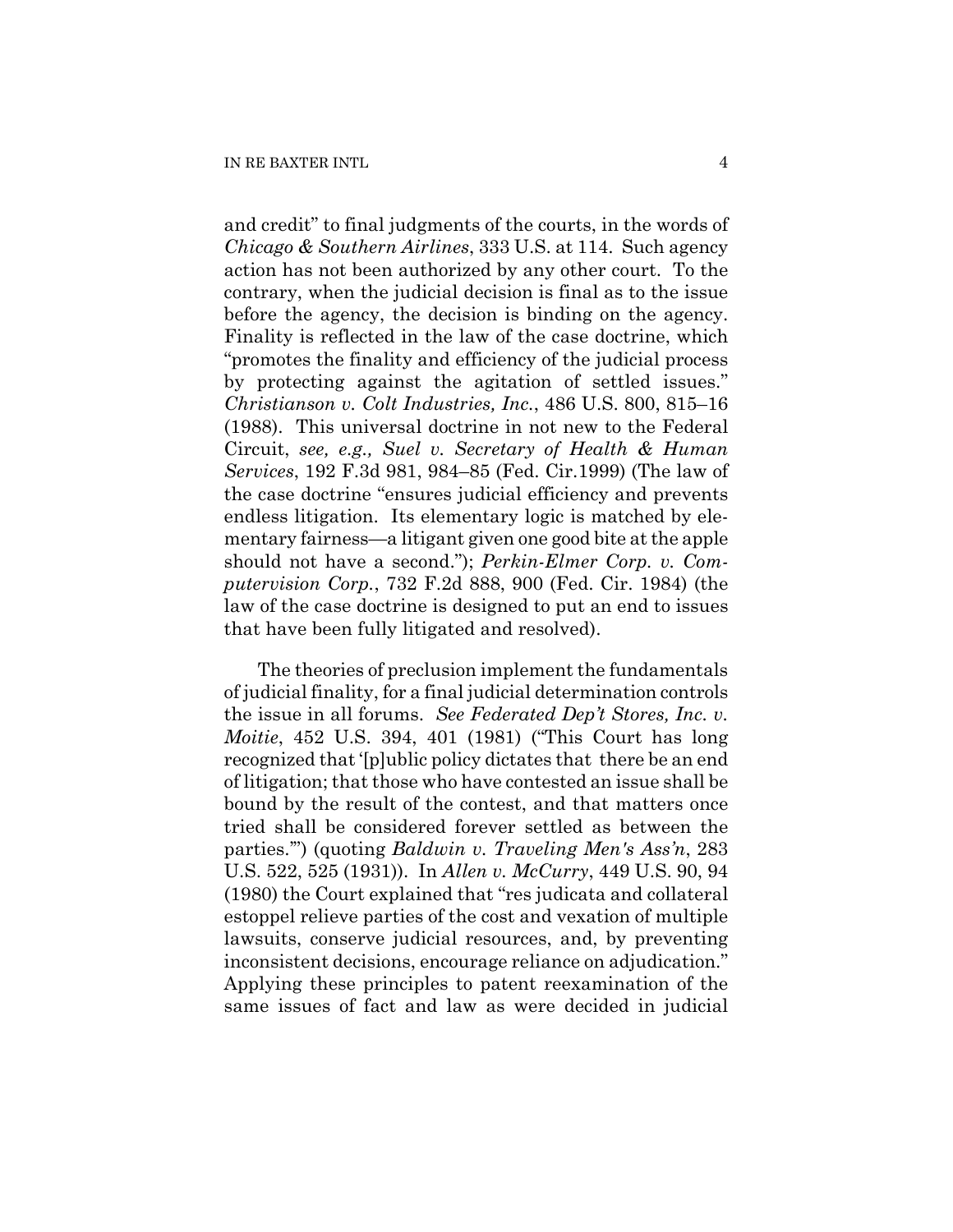proceedings, the principles of preclusion apply. A patent that has been adjudicated to be valid cannot be invalidated by administrative action, any more than a patent adjudicated to be invalid can be restored to life by administrative action.

In enacting the various reexamination statutes, Congress did not purport to violate the constitutional strictures governing finality of judicial process. The possibilities for vexation and abuse were perceived from the initiation of reexamination; when the first reexamination statute was proposed, Patent Commissioner Diamond testified that the statute contained various safeguards and "carefully protects patent owners from reexamination proceedings brought for harassment or spite. The possibility of harassing patent owners is a classic criticism of some foreign reexamination systems and we made sure it would not happen here." Hearings on H.R. 6933, 6934, 3806 & 215, *Industrial Innovation & Patent & Copyright Law Amendments*, House Comm. on the Judiciary, 96th Cong., 2d Sess. 594 (1980). Nonetheless, commentators were skeptical; for example, Anthony H. Handal, *Re-examination: Some Tactical Considerations — A Private Practitioner's Viewpoint*, 9 AIPLA Q.J. 249 (1981), explained that

a party threatened with litigation has the opportunity to file reexamination requests on the patents concerned, or without doing anything, has the threat of such action to use in any negotiation which may be in progress. Likewise, a threatened party also has the opportunity of putting a number of patents into reexamination which are not even related to the subject matter of the threat. Thus, even where the party threatened with litigation is in a relatively weak position with respect to the asserted patents, he can very viably threaten to retaliate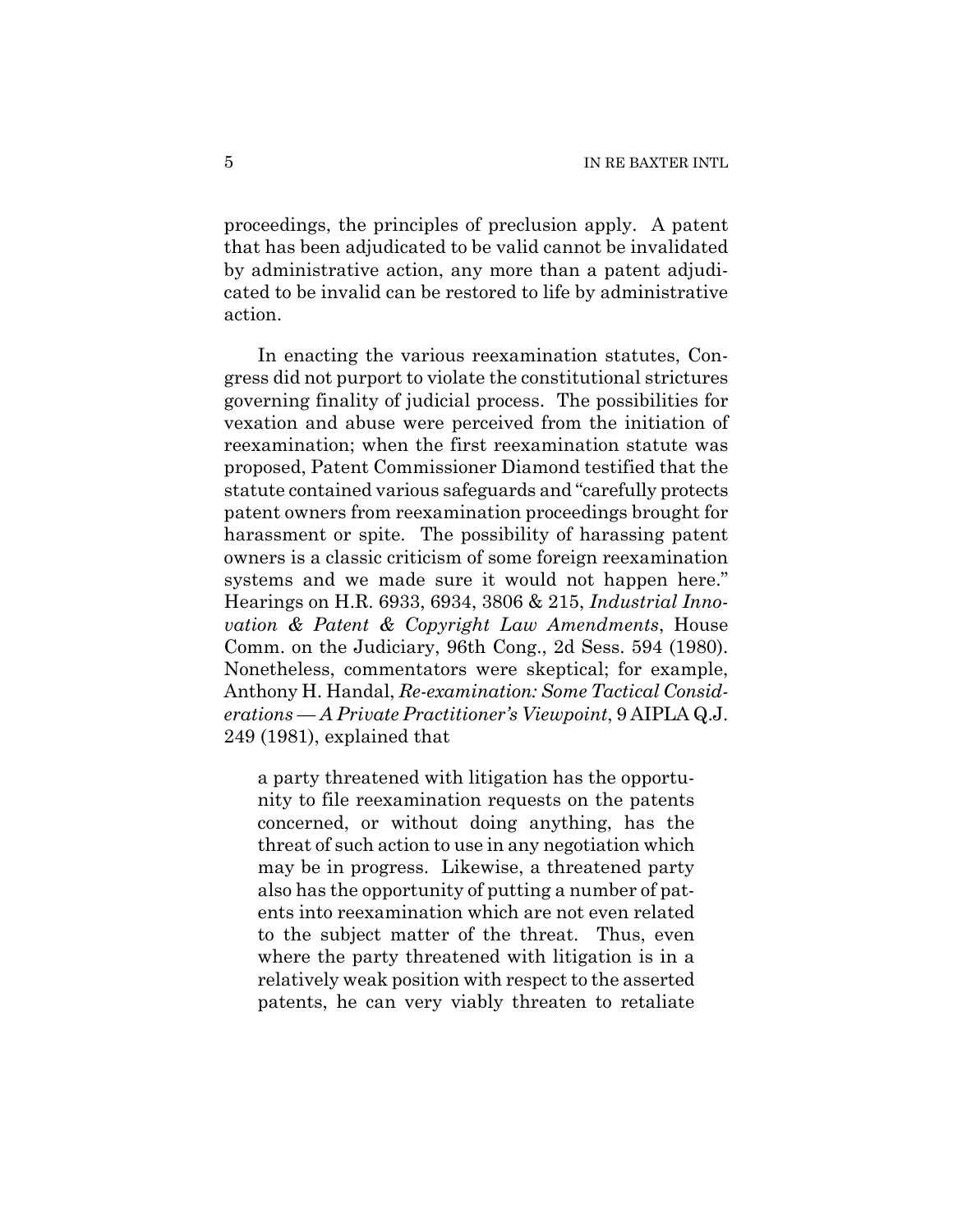against the patent owner by counter-attacking where the patent owner is in a relatively weak position.

*Id.* at 251. When reexamination was later enlarged, an article by William J. Speranza and Michael L. Goldman, *Reexamination – The Patent Challenger's View*, 69 J. Pat. & Trademark Off. Soc'y 295 (1987) remarked that reexamination "has potential for misuse by the patent challenger to achieve less-than-noble aims, such as delay or harassment, in an effort to escape liability where no legitimate defense exists." *Id.* at 296.[1](#page-22-0)

Today, reexamination is part of the tactical armory of litigators. However, throughout this history, including the current legislative proposals to make reexamination more useful as a less costly alternative to litigation, we have uncovered no suggestion that reexamination is intended to deprive a final judgment of the full faith and credit attendant upon final judgments. We have found no hint that reexamination of the question of patentability is intended to override judicial resolution of the question of patentability. Nor would such legislation be contemplated, for "Article III, §1 safeguards the role of the Judicial Branch in our tripartite system by barring congressional attempts 'to transfer

<span id="page-22-0"></span> $\overline{a}$ 1 A significant number of patents in litigation are also subject to reexamination. USPTO Reexamination Filing Data  $-$  September 30, 2011, http://www.uspto.gov/patents/stats/index.jsp (70% of patents undergoing inter partes reexamination and 33% of patents undergoing ex partes reexaminations are known to be in litigation). It is reported that 11% of patents accepted for reexamination by the USPTO are reexamined more than once, one as many as six times. Robert G. Sterne *et al.*, *Reexamination Practice with Concurrent District Court Litigation or Section 337 USITC Investigations*, 11 Sedona Conf. J. 14 (Sept. 2010).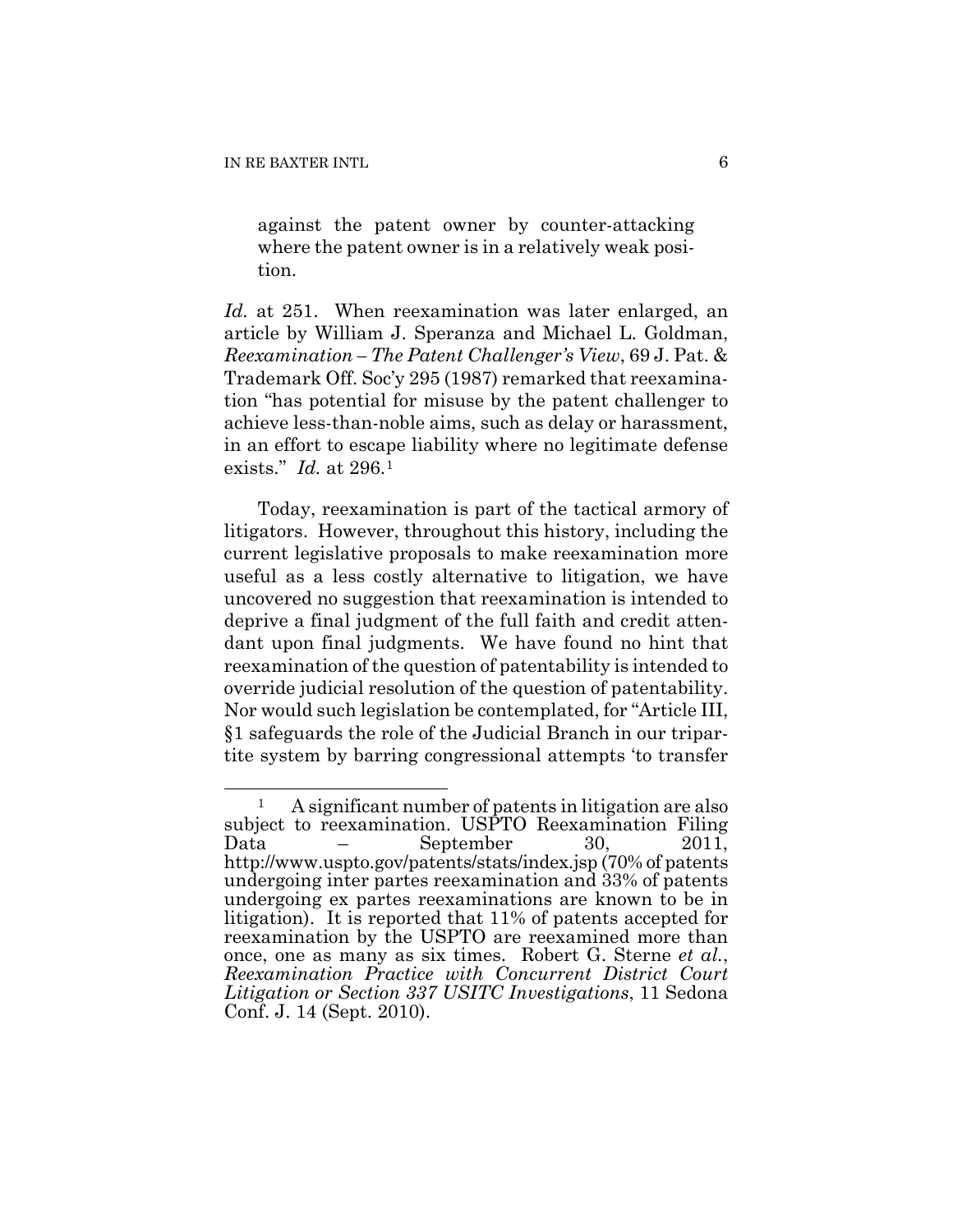jurisdiction [to non-Article III tribunals] for the purpose of emasculating' constitutional courts, and thereby preventing 'the encroachment or aggrandizement of one branch at the expense of the other.'" *Commodity Futures Trading Comm'n v. Schor,* 478 U.S. 833, 850 (1986) (brackets in original, citations omitted). The Court stressed that "Article III, § 1, not only preserves to litigants their interest in an impartial and independent federal adjudication of claims within the judicial power of the United States, but also serves as 'an inseparable element of the constitutional system of checks and balances.'" *Id.* (quoting *N. Pipeline Constr. Co. v. Marathon Pipe Line Co.*, 458 U.S. 50, 58 (1982)).

Administrative agency override of judicial final decisions has no counterpart in any other field of subject matter. From the inception of judicial process in the nation, it was established that decisions of Article III courts are not subject to negation by proceedings in the other branches. The validity of the Baxter patent was resolved upon litigation in the district court and on appeal to the Federal Circuit. This judgment cannot be "revised, overturned or refused full faith and credit by another Department of Government." *Chi. & S. Airlines*, 333 U.S. at 114. Nonetheless, the court again departs from this principle, trivializes our prior final judgment, and simply defers to the conflicting agency ruling. This is improper.

I support the concept of reexamination as an efficient and economical alternative to litigation in appropriate cases. My concern is with the distortion of this purpose, which was designed to provide a path to relief not available through the existing examination process. It was not intended to undermine the finality of judicial process; it was not intended to negate the repose provided by adjudication.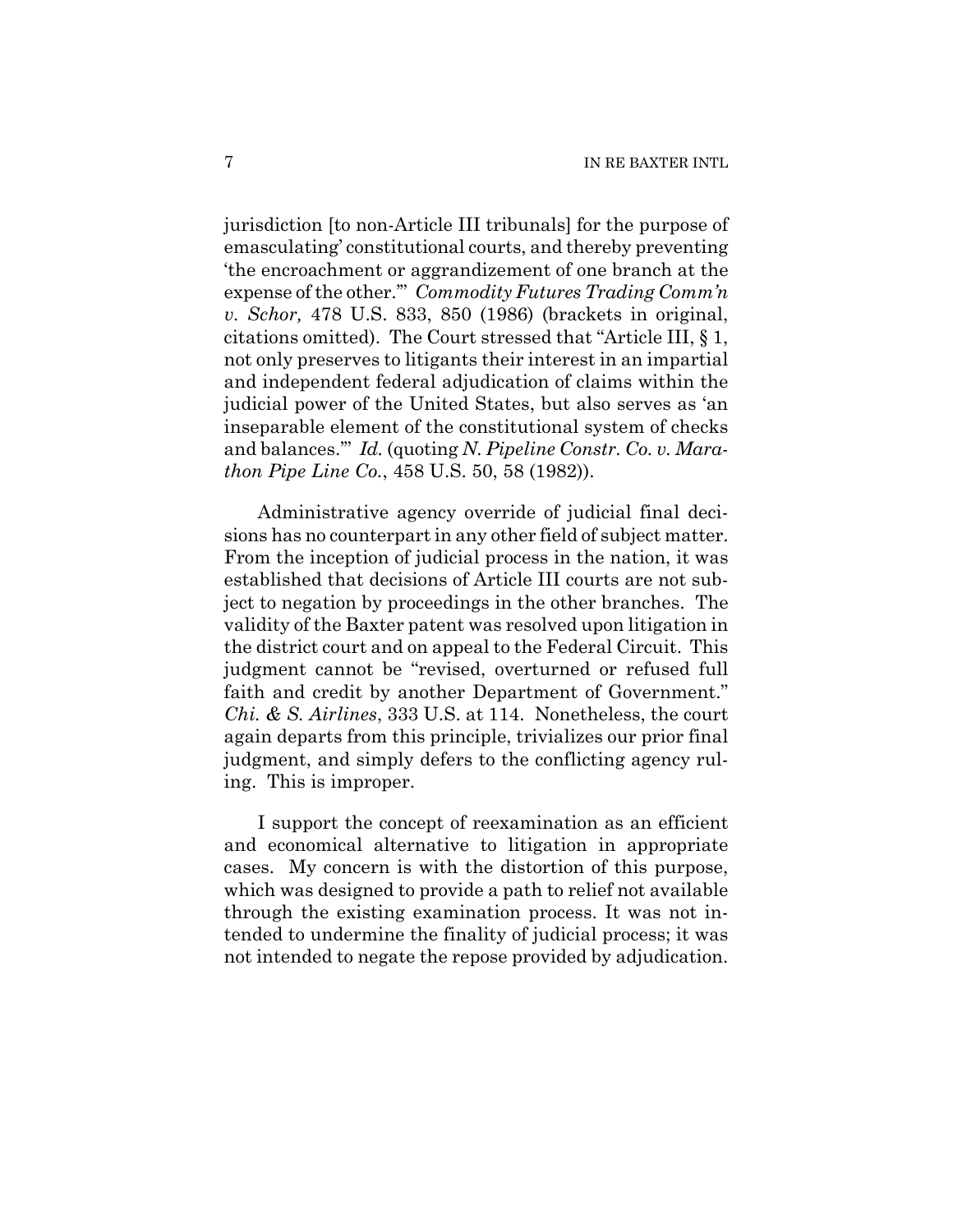The only patents that are reexamined, like the only patents that are litigated, are patents on inventions that are of value. Most reexamination requests are granted by the PTO.[2](#page-24-0) Reexamination of the Baxter patent was requested by Fresenius in 2005, two years into the litigation of Fresenius' declaratory judgment action against Baxter. The reexamination request presented to the PTO the same references that Fresenius had presented in the litigation. Judgment in the district court was adverse to Fresenius, and the Federal Circuit's final judgment was issued in 2009, a year before the reexamination decision of the PTO Board. The Board stated that "the agency is not bound by the court's determination." BPAI Op. at 26. However, when there has been full litigation and final adjudication under Article III, the judicial resolution controls. Instead, my colleagues ignore this court's prior decision, which is the law of this case, and simply defers to the PTO, stating that its reexamination ruling is "supported by substantial evidence." Op. at 11–13 & 16. The nature of the burden of proof does not overcome the strictures of judicial finality.

The reexamination of Baxter's patent claims 26–29 and 31 was based solely on the same references on which Fresenius relied in the litigation. In response to the panel's request during oral argument, Baxter's counsel wrote that "all of the art relied upon by the Examiner to reject claims 26–29 and 31 of the '434 patent (*i.e.*, Lichtenstein '983, the Fresenius CMS08 Handbook, the Sarns 9000 Perfusion

<span id="page-24-0"></span> $\overline{a}$ 2 The PTO reports that in 2007 through 2011 the percentage of reexamination requests granted was 97.1% in FY2007; 94.0% in FY2008; 93.5% in FY2009; 91.7% in FY2010; and 89.3% in FY2011. *USPTO Performance and Accountability Report for Fiscal Year 2011*, Table 14A at 171, http://www.uspto.gov/about/stratplan/ar/index.jsp. The report does not distinguish whether the requests were filed by the patentee or by a third party.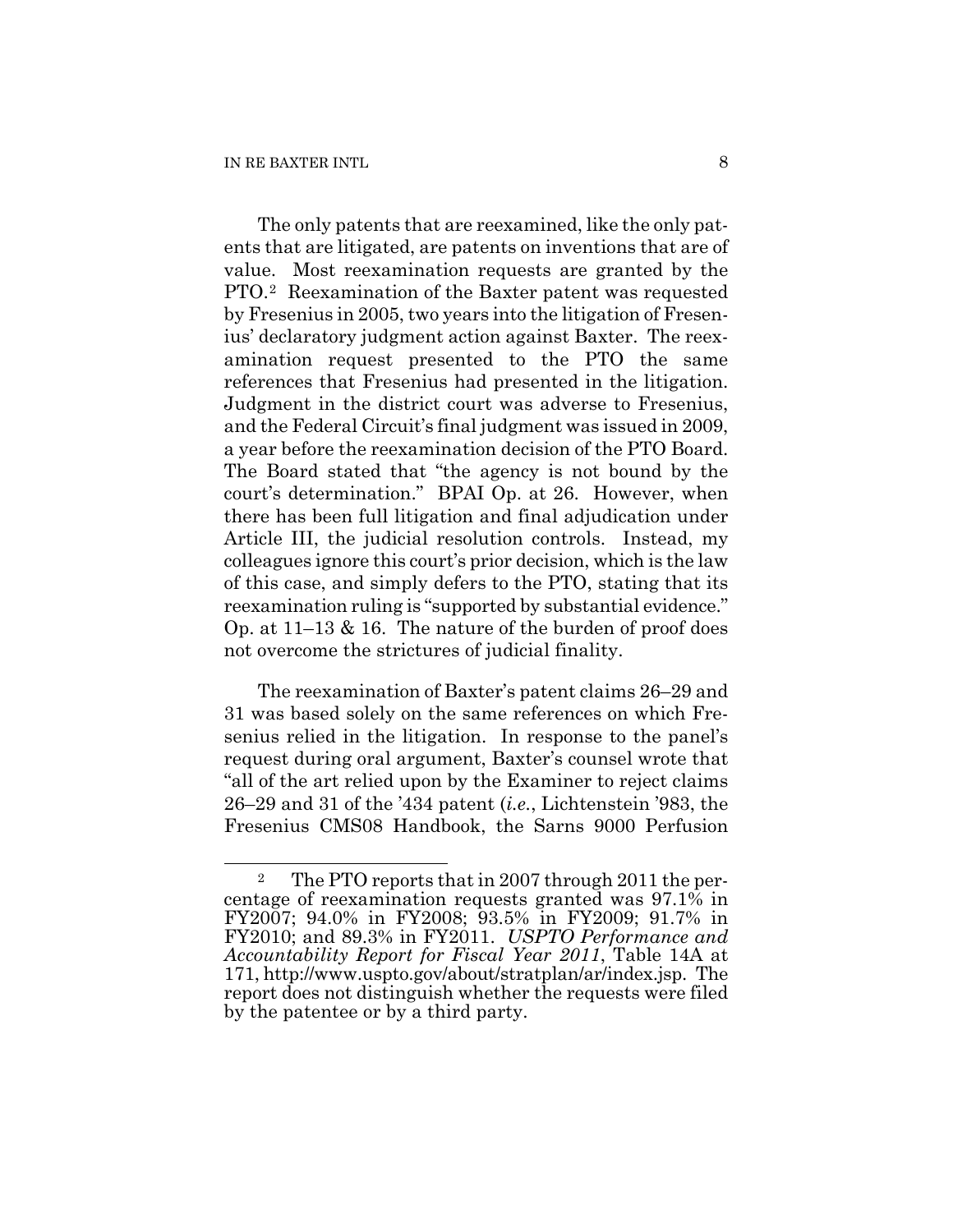System Operators Manual, Rubalcaba '578, and Kerns '706, *see* A9283) had been presented by Fresenius to the district court," Letter from William F. Lee (February 22, 2012). The PTO Deputy Solicitor wrote that "The Examiner only found Thompson," Letter from Sydney O. Johnson, Jr. (February 17, 2012); the Thompson reference was cited only against claim 30, for showing the inclusion of an anticoagulant in the dialysis. This aspect does not appear to be significant to the reexamination, but if it were, the failure of Fresenius to present such issue does not negate the finality of the decision upon full adjudication. *See* Charles Alan Wright, Arthur R. Miller & Edward H. Cooper, *Federal Practice and Procedure: Jurisdiction*, §4426 at 141 (1981) ("Preclusion cannot be avoided simply by offering evidence in the second proceeding that could have been admitted, but was not, in the first."). Reexamination of the Baxter patent lasted from 2005 to 2010, continuing for a year after final decision in the Federal Circuit.

My colleagues justify the PTO's authority to overrule judicial decisions on the argument that the standard of proof is different in the PTO than in the courts. That theory is flawed, for obviousness is a question of law, and the PTO, like the court, is required to reach the correct conclusion on correct law. Any distinction between judicial and agency procedures cannot authorize the agency to overrule a final judicial decision. Even if the Federal Circuit were believed to have erred in its prior decision, the mechanism for correcting an unjust decision is by judicial reopening, not by administrative disregard. *See Christianson*, 486 U.S. at 817 ("A court has the power to revisit prior decisions of its own or of a coordinate court in any circumstance, although as a rule courts should be loath to do so in the absence of extraordinary circumstances such as where the initial decision was clearly erroneous and would work a manifest injustice."). This procedure did not occur in this case.